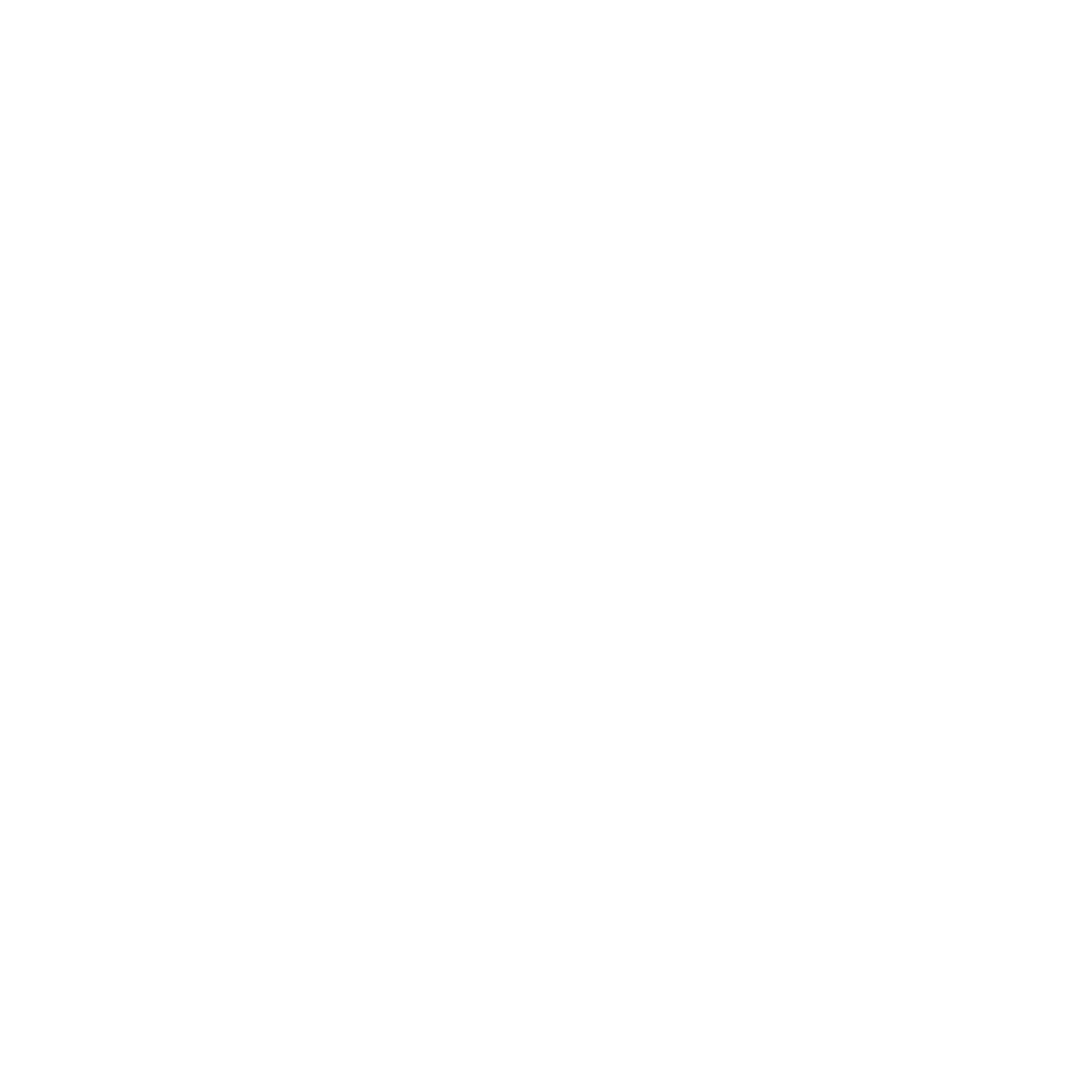| Content |                                                                            |  |
|---------|----------------------------------------------------------------------------|--|
|         |                                                                            |  |
|         |                                                                            |  |
|         |                                                                            |  |
|         |                                                                            |  |
|         |                                                                            |  |
|         | How to get married or establish a civil partnership in Luxembourg? 9       |  |
|         |                                                                            |  |
|         |                                                                            |  |
|         |                                                                            |  |
|         |                                                                            |  |
|         | Needed information to finalise the preparation of the marriage  12         |  |
|         |                                                                            |  |
|         |                                                                            |  |
|         |                                                                            |  |
|         |                                                                            |  |
|         |                                                                            |  |
|         |                                                                            |  |
|         |                                                                            |  |
|         |                                                                            |  |
|         |                                                                            |  |
|         | Family reunification of third country nationals with an EU citizen17       |  |
|         | Family reunification of third country nationals with another third country |  |
|         |                                                                            |  |
|         |                                                                            |  |
|         |                                                                            |  |
|         |                                                                            |  |
|         |                                                                            |  |
|         |                                                                            |  |
|         |                                                                            |  |
|         |                                                                            |  |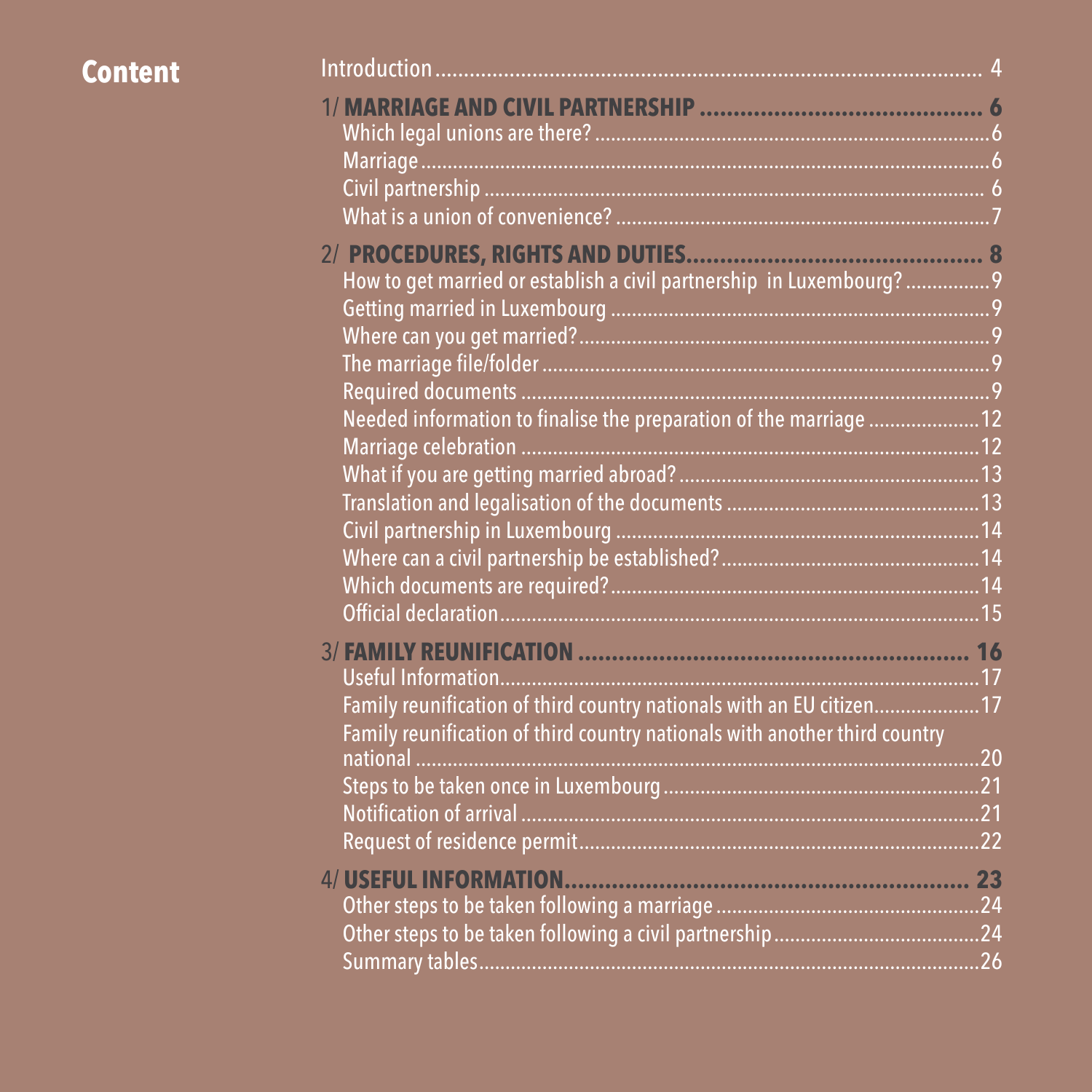# **Introduction**

The "Support Association for Immigrant Workers" (Association de Soutien aux Travailleurs Immigrés – ASTI asbl) is a non-profit organization engaged in the integration of foreigners into the Luxembourgish society. It is also a grassroots association, a group of reflection and a force of proposals in the fields of immigration, asylum and integration.

ASTI's very varied activities all have as a backdrop the living together. ASTI commits itself to a new society, rich in diversity and defending the motto "living, working and deciding together".

This brochure is meant to contribute to a better understanding of various materials, in both professionals and citizens. As such, it aims to be a straightforward and complete tool for both affected couples, and those who advise them.

The edition of this brochure has been funded in the framework of the project "Réussir sa migration" by the European fund AMIF and OLAI.

**The brochure is divided in four chapters:** 

### **MARRIAGE AND CIVIL PARTNERSHIP**

Definition of marriage and civil partnership and the differences between these two procedures that seek to establish a legal relationship as a couple.

#### **PROCEDURES, RIGHTS AND DUTIES**

The different procedures of marriage and civil partnerships. It details the rights and duties of both the potential partners and the civil services concerned.

#### **FAMILY REUNIFICATION**

Procedures concerning family reunification following marriage or civil partnership.

 $1/$   $2/$   $3/$   $4/$ 

#### **USEFUL INFORMATION**

Other steps to undertake following a marriage or declared partnership.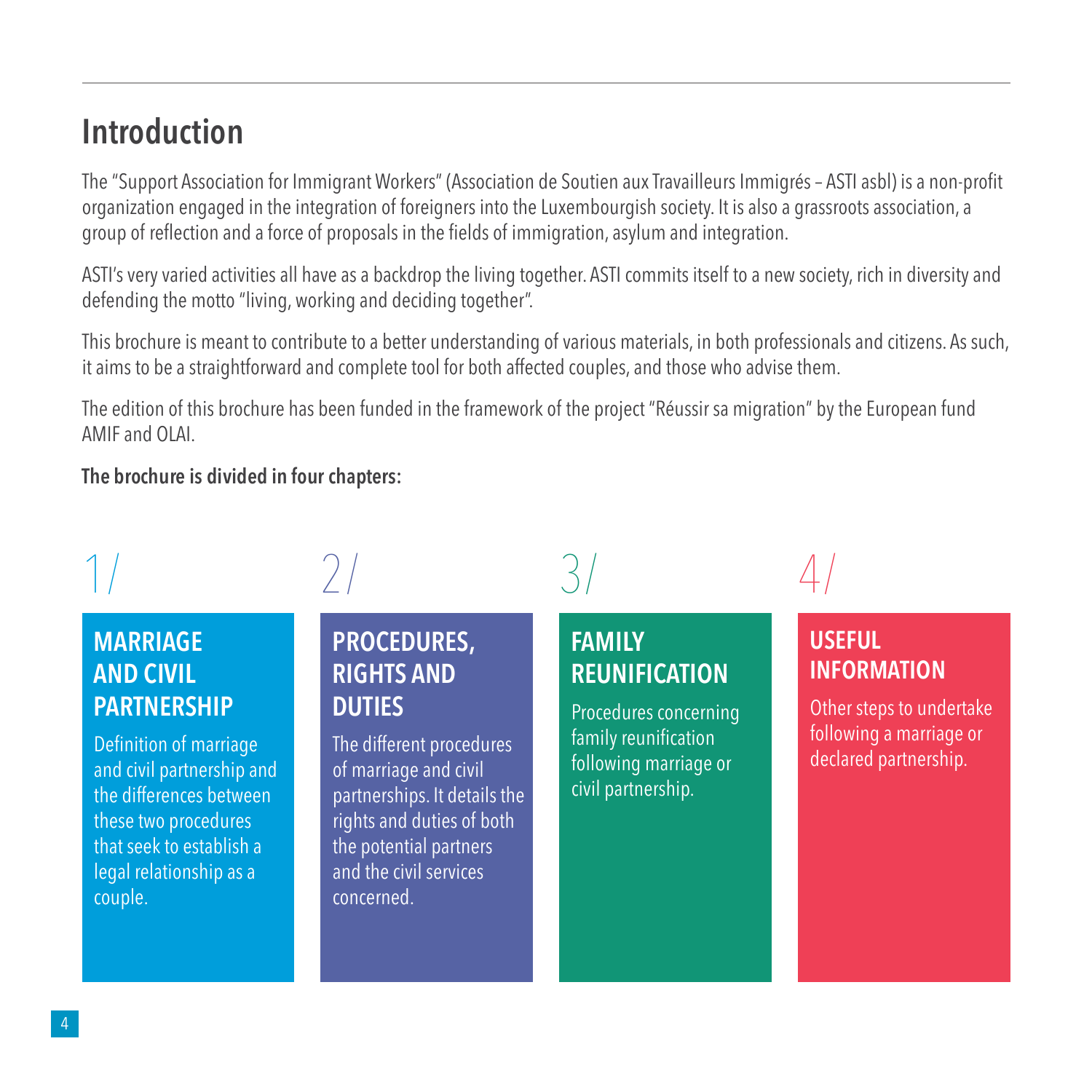# 1/ **MARRIAGE AND CIVIL PARTNERSHIP**

5

188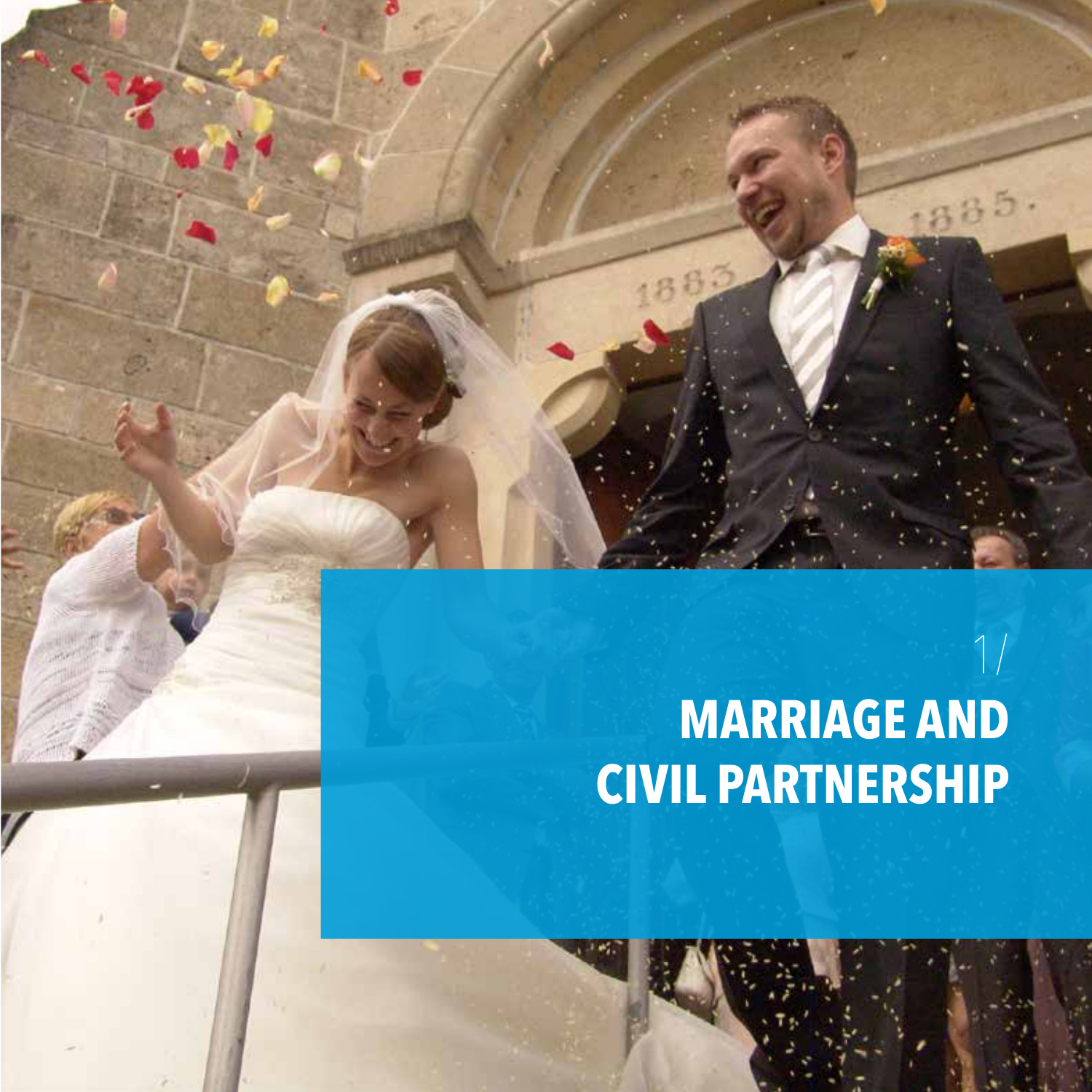# **Which legal unions are there?**

There are two ways to legally formalise a couple's relationship. According to your preferences and legal, as well as practical possibilities, you can either get married, or enter a civil partnership.

Through marriage, you state your desire to establish a lasting legal relationship.

A civil partnership is understood as a legally regulated form of living together, where the partners have jointly declared a partnership at their local council office, in front of the registrar.

One of the main differences between marriage and civil partnership is their impact on your marital status. If you get married, your status will change to 'married'. If you establish a civil partnership, your marital status does not change.

Furthermore, according to whether you are married or in a civil partnership, your duties strongly diverge, as well as the methods of ending the marriage or partnership.

**Attention!** If either of the two partners does not possess the right of residency in Luxembourg, marriage is the basis for a request for family reunification.

In fact, for people who formed their civil partnership abroad, both parties need to already be legal residents of Luxembourg in order for the partnership to be validated in the Luxembourgish civil directory.

# **Marriage**

The conditions for marriage are established in the Legal Code (Livre 1er – Titre V). Both candidates must be at least 18 years old, and freely consent to the marriage. If one of the candidates is a minor, their parents or legal guardian must consent.

The marriage candidates must not be married to anyone else. Marriage to relations to the 3rd degree (parents, siblings, cousins, uncles, aunts, nieces, nephews) is illegal.

Finally, marriage is legal between same-sex couples as well as between heterosexual couples.

# **Civil partnership (union)**

The Legal Code also allows a civil partnership between two parts of a couple, be they of the same or the opposite sex. Every legal resident of Luxembourg, regardless of nationality or origin, may establish a civil partnership.

It is however illegal to establish a civil partnership (union) if you are already married or in a different civil partnership.

As with marriage, a civil partnership is not possible with relations up to the 3rd degree (parents, siblings, cousins, uncles, aunts, nieces, nephews).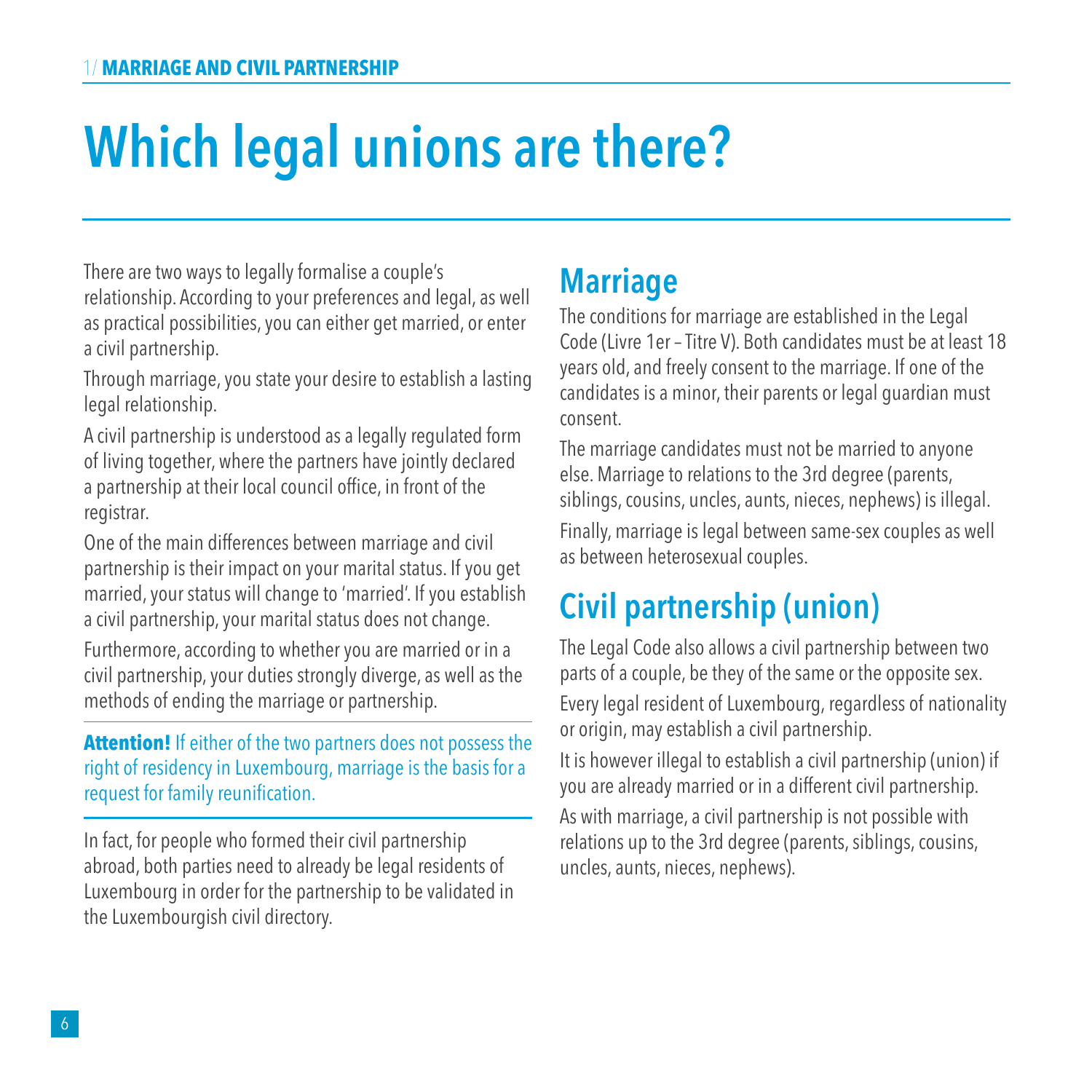

### **What is a union of convenience?**

A marriage or civil partnership of convenience is a legal union that is established for the sole purpose of gaining any and all benefits imparted by marriage law, especially regarding migration and/or obtaining of nationality. The Luxembourgish legal system does not have any effective tools to prosecute unions of convenience. The registrar (l'officier de l'état civil) cannot deny the right to marry if all required documents are in order, and cannot contact the state attorney in case they doubt the sincerity of the parties' commitment. The state attorney can only prosecute either party in case of the presentation of fake papers. From a legal standpoint, the only possibility is to

demand an annulment on the grounds of perversion of consent or absence of consent, however, the only people with the legal power to do so are both partners, and their family members. From an administrative point of view, the immigration law of free movement foresees that if the authorities discover, after a check (art.133 ; art.138), that the marriage has been established solely for migration purposes and to obtain the right of residency, they can then revoke or deny the renewal of the right of residency, which entails the inevitable deportation and the prohibition to return to the territory(art.75).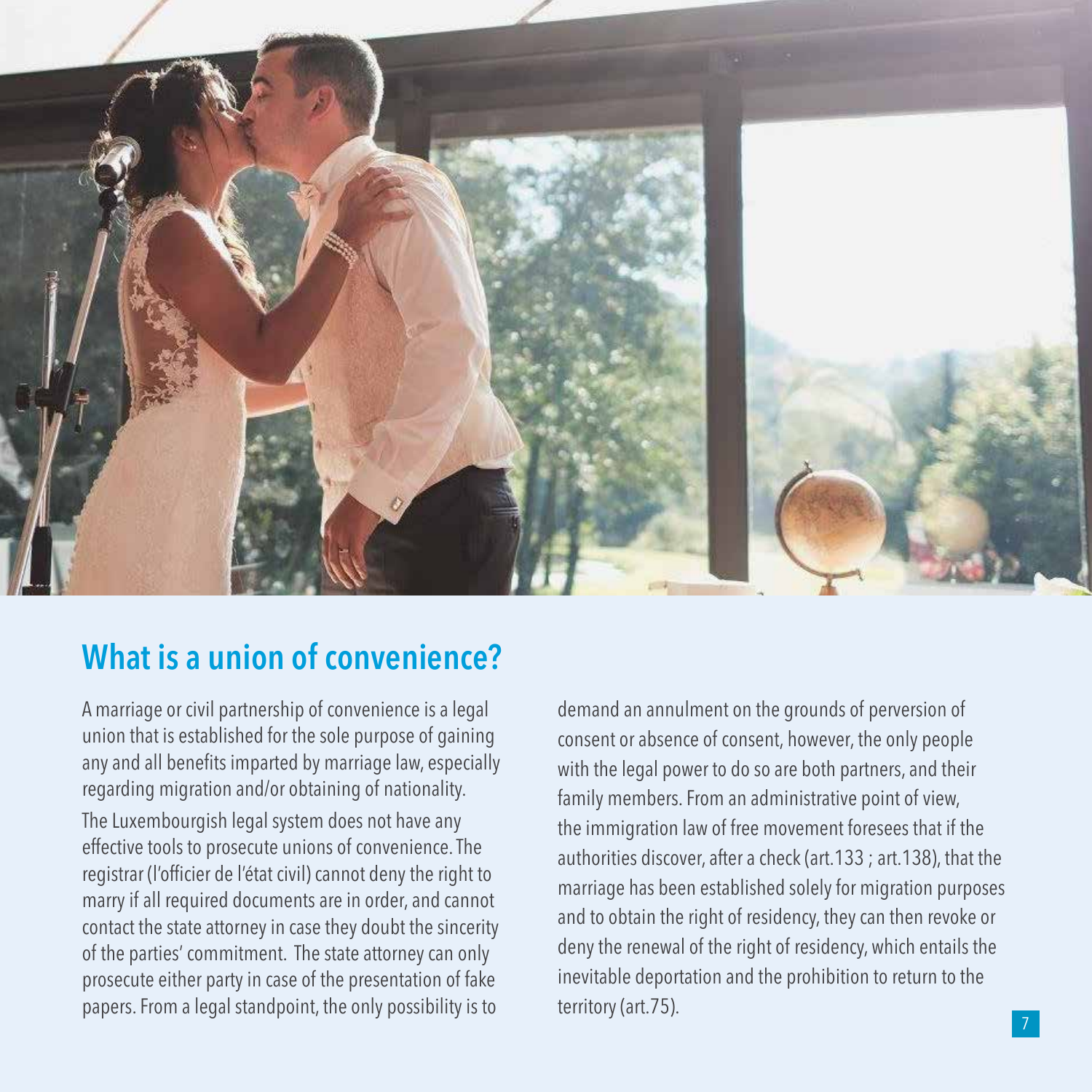# 2/ **PROCEDURES, RIGHTS AND DUTIES**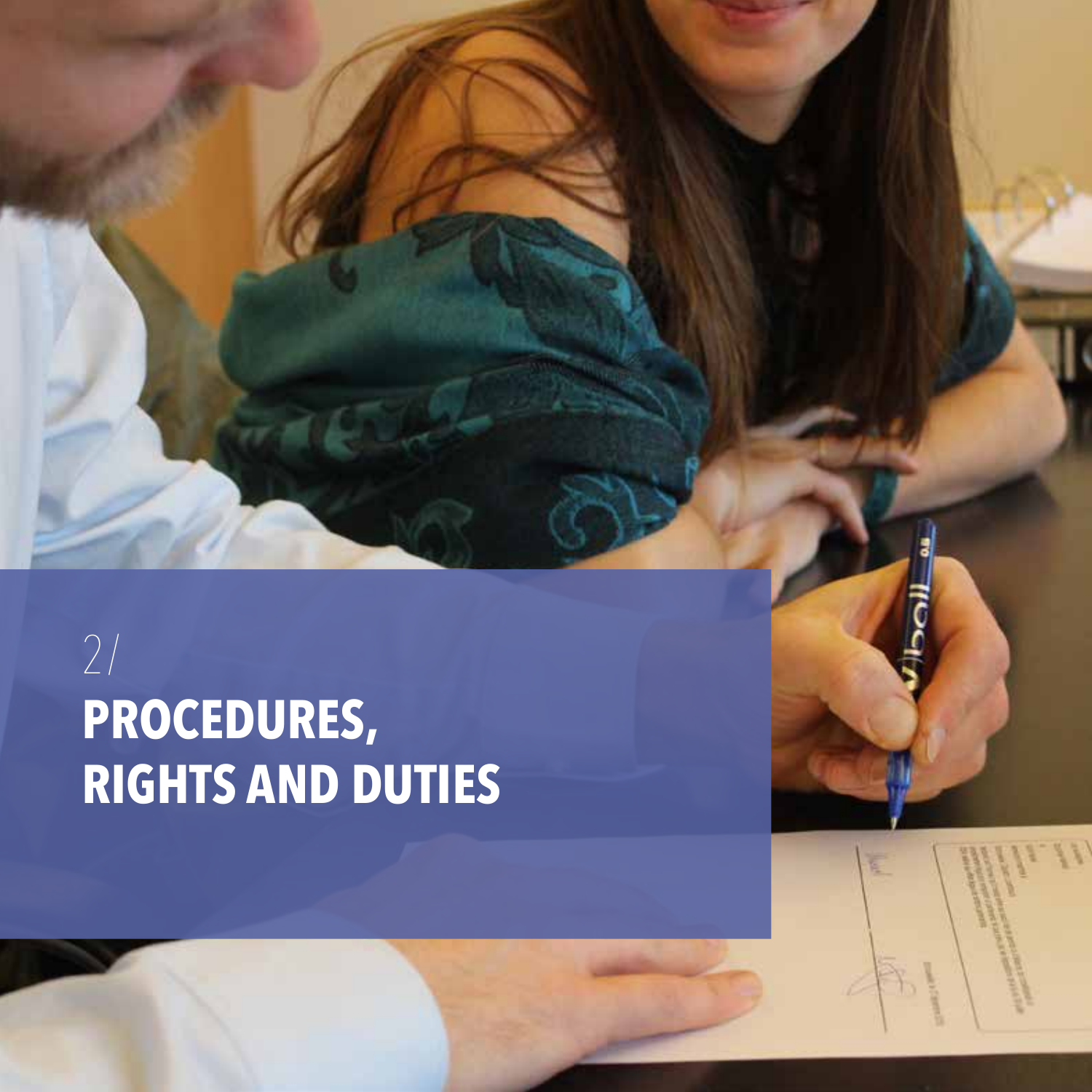# **How to get married or establish a civil partnership in Luxembourg?**

# **Getting married in Luxembourg**

In order to get married in Luxembourg, at least one of the two candidates must be a legal resident in Luxembourg or be a Luxembourgish national.

There are two steps to the procedure; the establishment of a marriage file/folder, followed by the celebration of the marriage. These two procedures must be fulfilled with the local (of one or both candidates) registrar.

The establishment of a marriage file/folder essentially means presenting the required documents to the registrar (l'officier de l'état civil), who shall use them to confirm that the conditions for a legal marriage have been fulfilled. The marriage is cemented by the ceremony, which legalises the marriage.

The first step, i.e. the establishment of the marriage file/ folder, requires the presence of at least one of the partners, who, along with the registrar, will fill out the necessary forms to start the file/folder. The registrar will furnish the forms concerning the steps to be taken and will state the totality of the requisite documents.

# **Where can you get married?**

You can get married at the register office of the local council as long as one of you is officially registered there.

# **The marriage file/folder**

In order to establish a valid marriage file/folder, the law requires several documents.

The preparation for a marriage starts at the latest:

- 2 months before the marriage date for Luxembourgish nationals residing in Luxembourg
- 3 months before the marriage date for non-Luxembourgish residents.

**Attention!** Documents that have been created abroad must be legally certified and translated by a certified translator before being transmitted to the registrar. A complete list of certified translators is available on the Ministry of Justice's website: www.justice.public.lu

# **Required documents**

In order to get married at the register office of the local council in Luxembourg, it is necessary to take a number of steps (which can vary according to the nationality of the future partners) and to assemble all of the required documents for the marriage file/folder. A church wedding can only take place after the marriage at the town hall.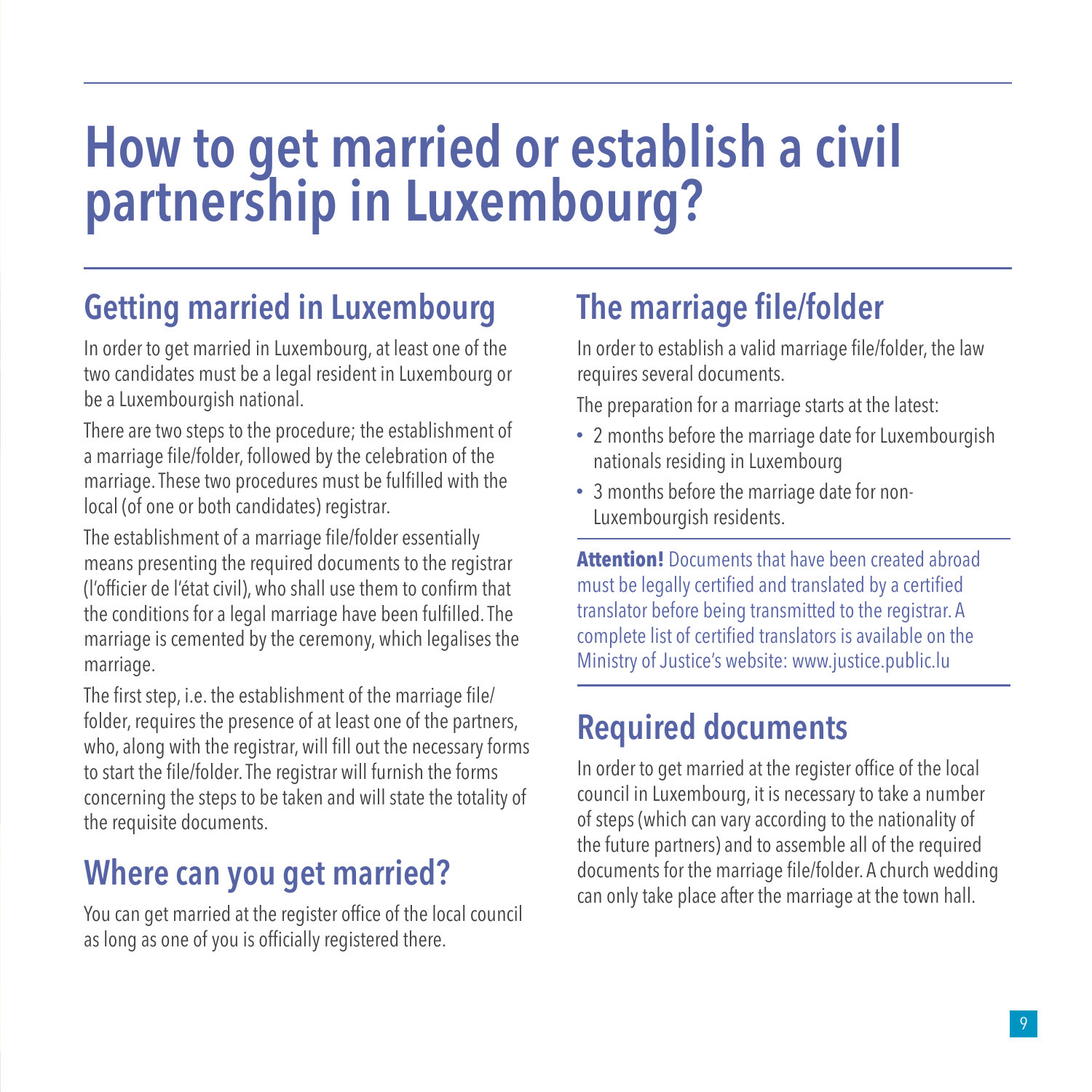#### 2/ **PROCEDURES, RIGHTS AND DUTIES**

The pre-requisite steps are as follows:

- One of the marriage candidates must present themselves to the registrar where one of them is legally residing to fulfill the formalities necessary for the marriage file/ folder. They need to be in possession of the identity cards/ passports of both candidates.
- The registrar will furnish the required forms and will state which documents are needed. The documents required for the marriage file/folder must be in French, German, or English. If this is not the case, the marriage candidates must either:
	- $-$  Have them translated into one of the three languages mentioned above (a complete list of certified translators is available on request at the Ministry of Justice or on their website)
	- Request an international or national deed of the relevant authority of their country of origin which carries a notarised signature or apostille (which allows a document to be validated and to be recognised abroad).

The required documents must be filed with the register office of the local council a month before the marriage, at the latest.

Required documents for the marriage file/folder

- Valid proof of identity (photocopy of the passport or a valid identity card);
- A complete copy of the birth certificates of the marriage candidates (including the names of the parents), furnished by the council of their place of birth. In order to be valid, this complete copy must be less than 3 months old if delivered in Luxembourg, and less than 6 months old if delivered abroad. If the birth certificate is not available, an affidavit by the justice of the peace of the place of birth or legal residence, which must be notarised by the district

court of the area where the marriage will take place. If the birth certificate has been established abroad, one of the following is needed:

- $-$  either an international certificate (in accordance with the annexe of the Convention CIEC n. 16);
- $-$  or a national certificate with notarised signature or apostille (The Hague Convention).
- Certificate of residency, less than 3 months old, only for people who are not legal residents of the Grand Duchy of Luxembourg or any proof of residency if such a certificate is not available in their country of residency. The residence of residents of the Grand Duchy will be verified by the registrar in the National Repertory when the marriage file/ folder is handed in.
- Proof of celibacy (with indication of marital status) for the marriage candidates. For Luxembourgish nationals, a recent copy of the birth certificate issued in Luxembourg is sufficient. For foreign nationals, proof of celibacy is established by a certificate of legal capacity to marry. If this certificate cannot be issued by the authorities of the country of origin of the candidate, it can be replaced by a certificate of national custom, completed by a certificate of celibacy. To find out which authority can issue these documents abroad, it is advisable to approach the council of the last place of residency abroad, or a qualified embassy.
- A certificate of legal capacity to marry is required for nationals of the following countries: Albania, Belgium, Bulgaria, Capo Verde, Croatia, Denmark, Spain, Finland, France, Greece, Italy, Moldavia, the Netherlands, Portugal, Poland, Switzerland, Sweden, and Turkey. Germany and Austria: Ehefähigkeitszeugnis United States : affidavit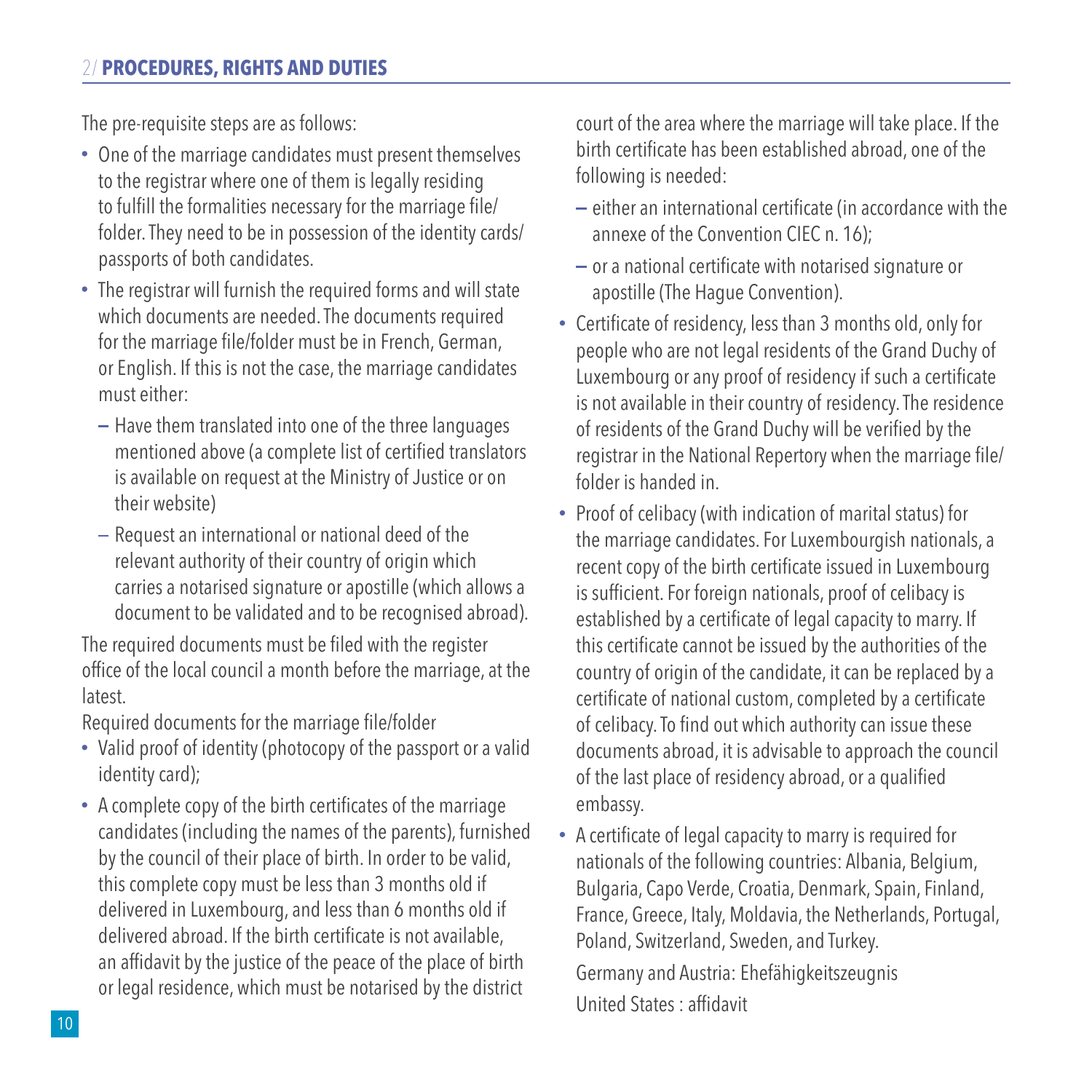Great Britain and Ireland: certificate of no impediment Failing a certificate of legal capacity to marry: Certificate of celibacy (Brazil: Certidão Negativa) and a certificate of national custom issued by the embassy (this is an extract of the laws and regulations of marriage in the country of origin).

If applicable:

- A death certificate of a previous spouse;
- The birth certificates of any children to be legitimized. If there are one or more children born before the marriage, and not acknowledged by the father (and/or mother), it is necessary to legitimize them ahead of the marriage. In fact, the child(ren) cannot have the status of a legitimized child, if the legitimization is not done ahead of the marriage. Consequently, an acknowledged child is automatically legitimized through the marriage;
- A death certificate of the father/mother for minors;
- A marriage certificate stating the divorce or a transcript of the divorce decree.

Regarding documents related to the divorce, the following are relevant:

- A marriage certificate stating the divorce or a transcript of the divorce decree for each previous marriage (if the divorce is not mentioned on the birth certificate);
- For a divorce decree issued abroad:
	- $-$  in the case of a decree issued before March 2001: have the divorce confirmed by an enforceable decree of the Luxembourgish tribunal;
	- $-$  in the case of a decree issued after March 2001: have the divorce confirmed by a certified certificate from the jurisdiction or relevant/qualified foreign authority of the EU member state in which the decree has been issued. This certificate must be drawn up, dated, and signed.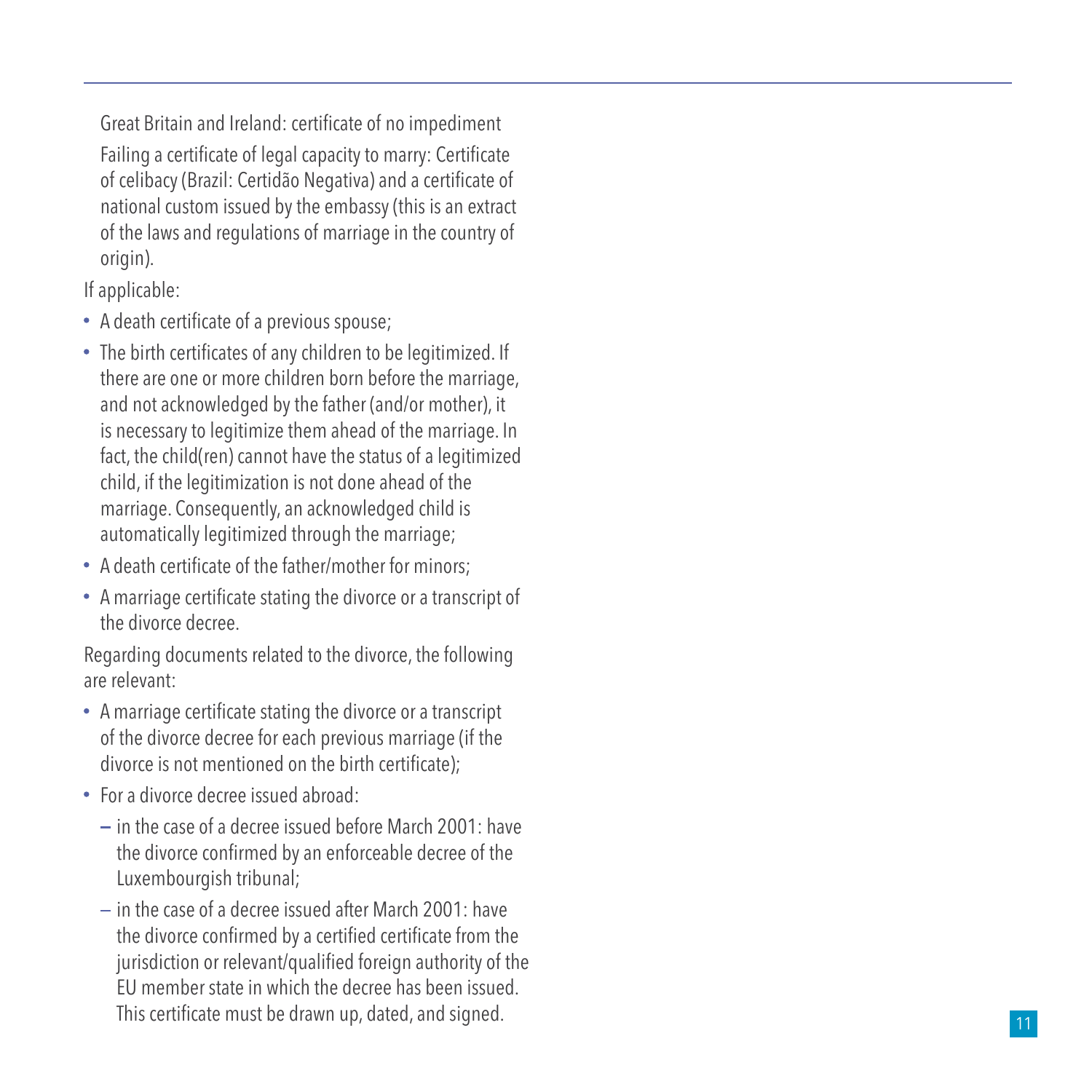# **Needed information to finalise the preparation of the marriage**

- The place and date of birth of the parents, their residence and respective jobs. If either of the parents is dead, the place and date of death must be provided;
- The national matriculation numbers of the marriage candidates. The matriculation number is the identifying number given to each person born or resident in Luxembourg. It is based on the date of birth, coupled with a control code;
- The address of the candidates before marriage.
- The address of the candidates after marriage.

**Attention!** Asylum seekers who are not yet legal residents must prove their marital status with a certificate of their status (issued by the ministry of foreign affairs and immigration – direction of immigration) in order to get married in Luxembourg.

### **Marriage celebration**

Considering that certain formalities must be fulfilled in advance, the marriage candidates ought to present themselves at the register office of the local council from 2 to 3 months, depending on their nationalities before the chosen date:

- The marriage is made posted in the communes where the candidates live for 10 consecutive days. The reason of the posting of the banns is to make each person who has a justified reason to oppose your marriage aware of the marriage and to give them the opportunity to reveal themselves. The marriage must be celebrated within the 12 months following the posting of the banns. For people who have moved to the local council area less than 6 months ago, this step needs to be taken in both communes;
- The date and time of the wedding will be fixed when all the documents are handed in, during the posting of the banns. In theory, marriages can take place on any work day.

**Attention!** There is no specific provision for the entry to the territory for a marriage. Foreigners who wish to get married to a legal resident of Luxembourg must follow regular procedure for a stay of less than 3 months. They must also, if applicable, ask for a short-term visa and fulfill the conditions for entry and short-term stay.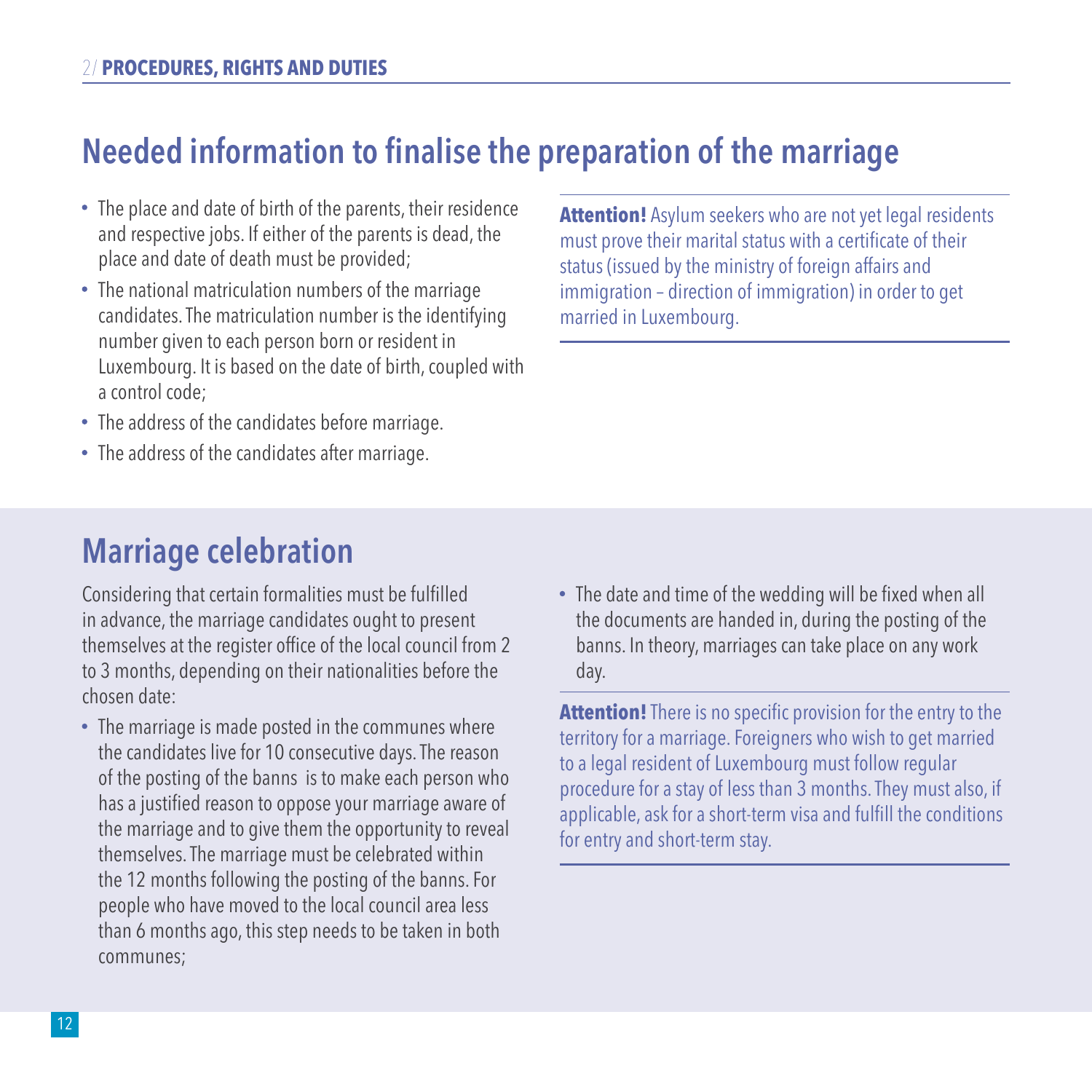### **What if you are getting married abroad?**

Which are the steps to be taken by a European foreign national, living in Luxembourg, concerning a marriage abroad?

First, there are certain documents which are likely to be required, depending on the country where the marriage will take place, such as:

- Certificate of residency (text idem marriage)
- Birth certificate (text idem marriage)
- Certificate of celibacy (text idem marriage)
- Notarised copy of the passport (text idem marriage)
- Extract from the criminal record (text idem marriage)
- Certificate of good repute: this is issued by your local council based on your identity card and the extract from the criminal record
- Certificate of national custom (text idem marriage)

It is required, as for a marriage in Luxembourg, to post the banns for 10 consecutive days at the local commune of the candidate residing in Luxembourg. The reason of the posting of the banns is to make each person who has a justified reason to oppose your marriage aware of the marriage and to give them the opportunity to reveal themselves.

**Attention**! The required documents vary from country to country. You must get the information from the administration of the country where the marriage will take place. In certain countries, like Algeria, a marriage license requires a rather complex procedure, including a police investigation and interviews at the register office.

### **Translation and legalisation of the documents**

#### **Translation**

It is imperative to have all the required documents translated into one of the official languages of the country where the marriage will take place. The translation must be done by a certified translator, and notarised by the self-same person. A complete list of certified translators is available on the Ministry of Justice's website. (www.justice.public.lu).

#### **Legalisation (certification/notarisation)**

Furthermore, the required documents for a marriage abroad must be legalised (certified/notarised). The legalisation certifies the origins of a document. This is the authentication through an official authority, certifying the authenticity of the signature, the validity of the stamp or seal on the document.

Foreign documents must be legalised in their country of origin. Unless these documents are subject to an apostille, they must be legalised by an embassy or consulate representing Luxembourg abroad.

Each foreign document must be previously notarised by a central authority (generally the ministry of foreign affairs) of the country of origin.

The office of passports, visas, and attestations handles the legalisation of the signatures of Luxembourgish public authorities on documents destined to be used by public authorities abroad.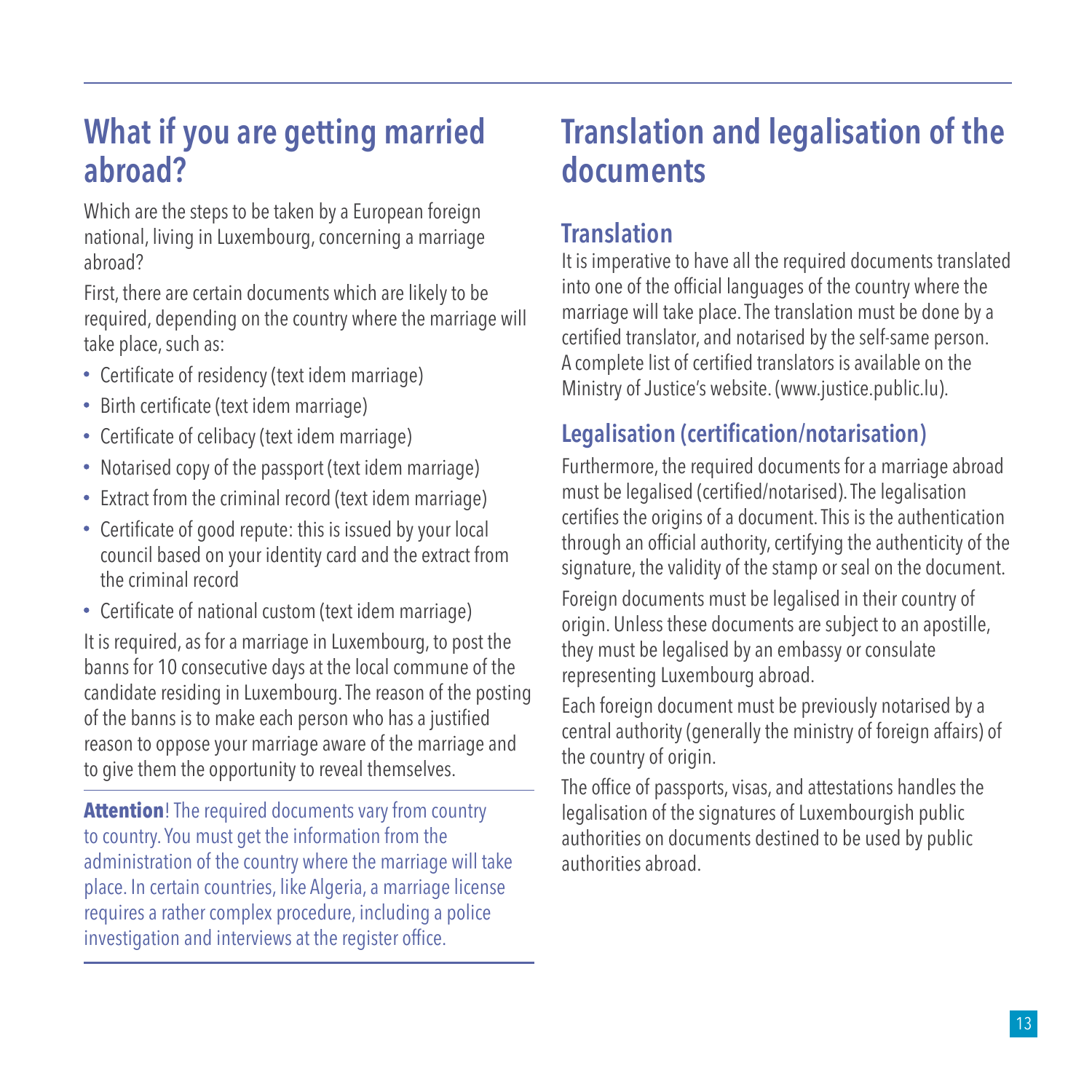# **Civil partnership in Luxembourg**

In order to establish a civil partnership in Luxembourg, the two future partners must be legal residents in Luxembourg. Couples who are Luxembourgish nationals, who aren't Luxembourgish nationals, and those where one of the two partners is a Luxembourgish national, can establish a civil partnership in Luxembourg.

To start the procedure, you and your partner must present a declaration of partnership to the local registrar, where you state your cohabitation.

The two future partners must present themselves, with the required documents, to the local registrar of their commune of residence in order to personally, and jointly, declare their partnership.

The required documents must be in French, German or English. If this is not the case, the future partners must:

- Have them translated by a certified translator (a complete list of certified translators is available on the Ministry of Justice's website. (www.justice.public.lu));
- Request an international certificate issued in accordance with Convention n°16 of the CIEC.

### **Where can a civil partnership be established?**

With the local register office of the commune of town where both partners cohabit.

The registrar will verify if you do in fact cohabit, and if you are officially registered.

#### **Which documents are required?**

Several legal documents (to be translated into French, German or English) must be provided to declare a partnership:

- A valid identity card for Luxembourgish and European nationals;
- A valid passport for third country foreign nationals;
- A complete copy of the birth certificates of the future partners (including the names of the parents), furnished by the council of their place of birth. In order to be valid, this complete copy must be less than 3 months old if delivered in Luxembourg or in France, and less than 6 months old if delivered abroad. If the birth certificate is not available, an affidavit by the justice of the peace of the place of birth or legal residence:
- The shared legal residence will be verified by the registrar in the National Repertory when the file/dossier is handed in;
- A sworn statement, signed by the partners in front of the registrar, or a notary, who must not be related by blood or marriage, which would constitute a legal obstacle to the recording of the partnership;
- For people not born in Luxembourg:
- A certificate stating that neither future partner has registered another partnership. This certificate can be requested in writing from:

la Cité Judiciaire, Parquet Général, Service du Répertoire Civil, L-2080 Luxembourg

by stating the names and first names, marital status, and address, and in joining a photocopy of the social security cards, and identity cards or passports, all signed by both partners;

For non-nationals: in addition to the certificate mentioned above, a certificate (with marital status) confirming that neither future partner is in a partnership or any other form of living together abroad;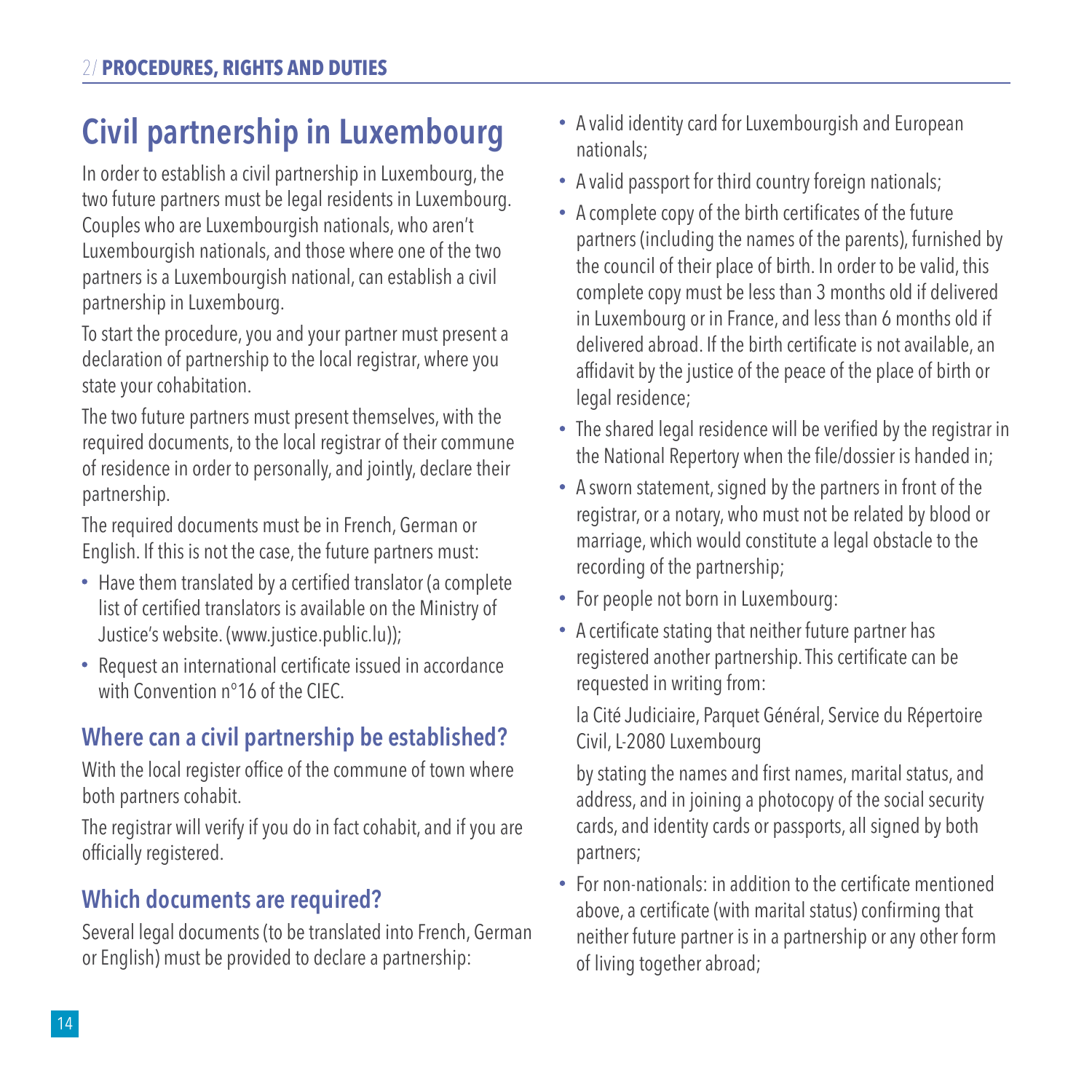For foreign-nationals born in Luxembourg: a certificate (with marital status) confirming that neither future partner is in a partnership or any other form of living together abroad.

Where applicable:

- for persons who are divorced: the complete divorce decree or a transcript of the divorce, in case the divorce is not mentioned on the birth certificate;
- for persons who are widowed: a death certificate of a previous spouse, or the birth certificate of a previous spouse mentioning their death;
- for persons having already established a partnership before the 1st November 2010: a recent certificate of the National Register with the inscription of the dissolution of the civil partnership;
- proof of an inheritance agreement, if such an agreement has been established between the partners.

# **Official declaration**

If all the required documents are congruent, during the declaration of partnership:

- the registrar verifies that the two partners adhere to the conditions laid out in the law, and registers their partnership on standard paper and issues a certificate declaring their partnership to both partners;
- a declaration (including the mention of an inheritance agreement, if relevant) is sent to the bench (general prosecutor) within 3 days so it can be entered into the National Register. With this entry, the declaration begins its legal effects.
- After the partnership has been confirmed in the National Registry, a certificate of partnership will be sent to the partners in writing.
- Neither the agreement, nor the documents will be kept by the registrar, they will be returned to the partners after having been verified. Thus, it is their responsibility to keep them, or to file them with a notary, a barrister, or a trusted person.
- The establishment of an inheritance agreement is not required; it is however possible. It can be established either during the declaration of partnership or after, and can be modified at any time. If such an agreement has not been established, the declaration of partnership nonetheless established rights and duties between partners. As such, the partners must share material support and contribute to the partnership according to their respective possibilities. They are both responsible towards third parties for all debts incurred for the couple's costs of living and money spent on their shared lodgings. Neither of the partners can, without the other's agreement, get rid of their lodgings or the furniture therein. Partners can reward each other by way of donation or testamentary way.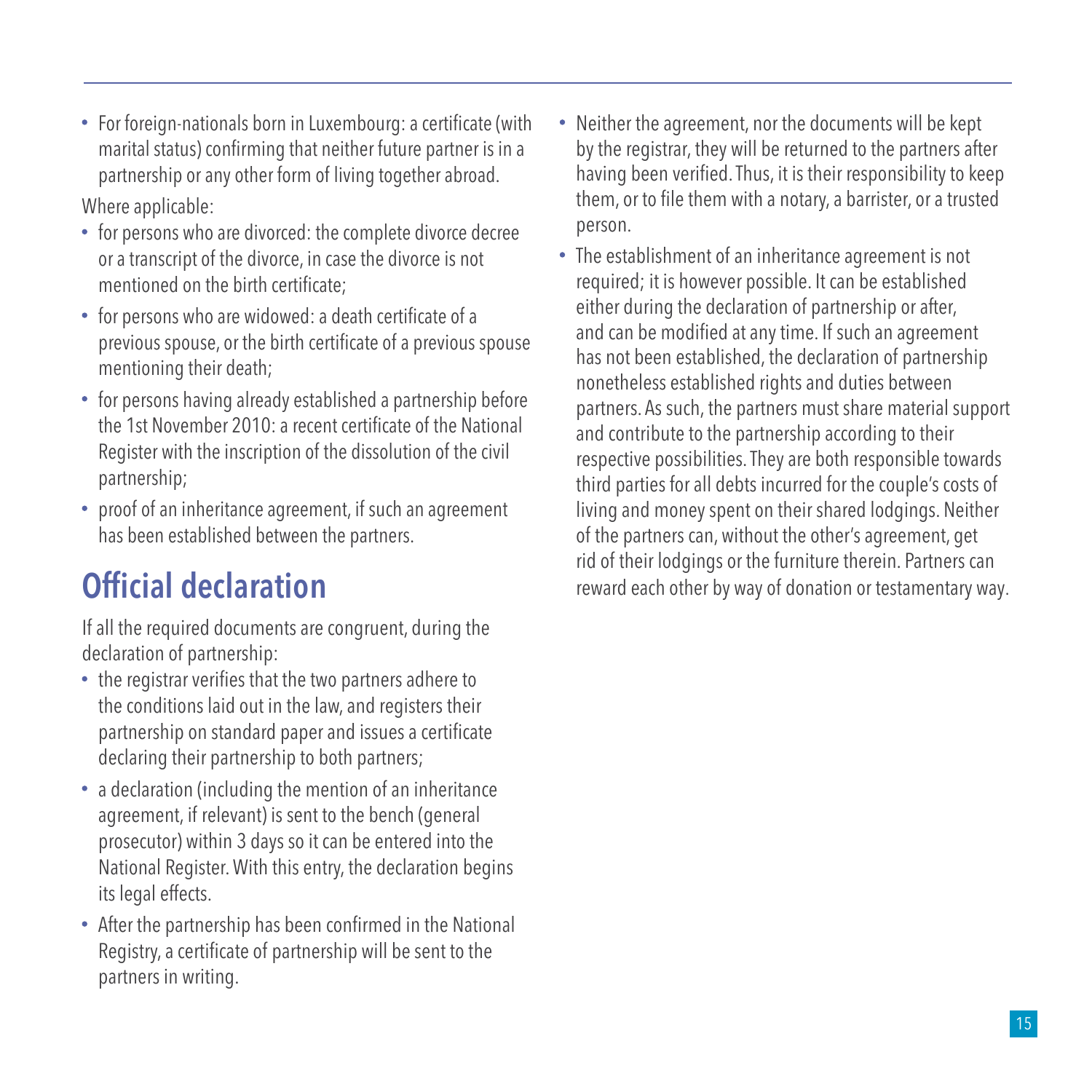# 3/ **FAMILY REUNIFICATION**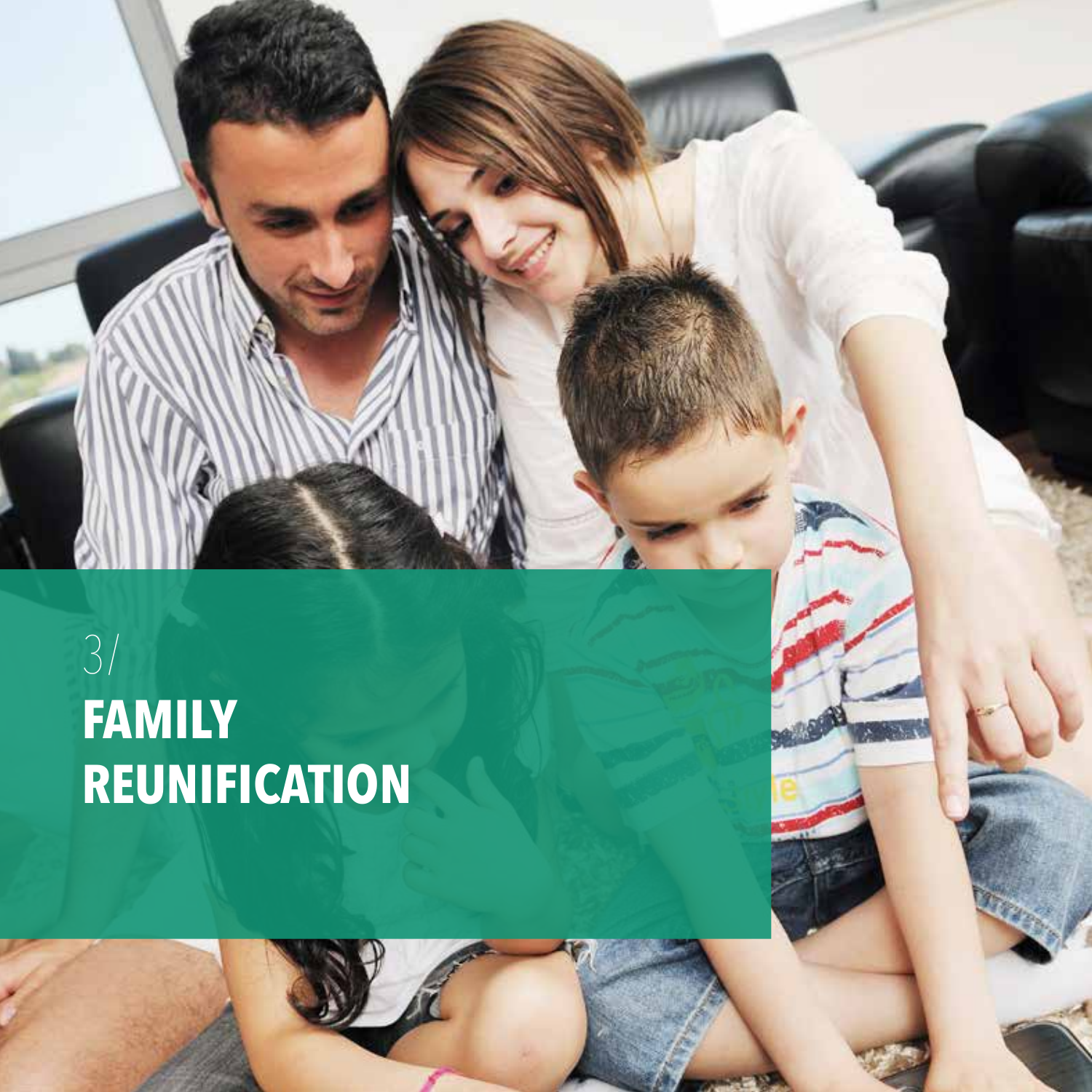# **Useful Information**

Family reunification is the act of bringing a member of his family, legally, to the Grand Duchy of Luxembourg. The sponsor is a citizen of the European Union or a third-country national already legally established in the Grand Duchy of Luxembourg.

The beneficiary is a member of his / her family, a thirdcountry national, who is abroad and who wishes to come to Luxembourg.

Before joining Luxembourg, the beneficiary must apply for a visa from a family member to the diplomatic representation of Luxembourg in their country of origin. When arriving in Luxembourg, he asks for a family member's residence card.

In order to qualify for family reunification, the sponsor (a citizen of the European Union or third country national legally residing in Luxembourg) must fulfil several conditions. At the same time, the person wishing to join the sponsor must be eligible for family reunification.

Documents required for every request for family reunification:

- a copy of the national identity card or a valid passport in the case of a citizen of an EU member State or a copy of the residency permit of the third country national sponsor which must be valid for over a year;
- proof that the sponsor has sufficient resources for their own needs and those of their family members (i.e. payslips, tax declaration). The proof must encompass the 12 months preceding the request;
- proof of appropriate lodgings on Luxembourgish territory for the sponsor themselves and their family (i.e. rent agreement, certificate of ownership);
- proof of health insurance for the sponsor and their family members;

• if relevant a mandate (the third-country national may confer mandate to a third person so as to submit the application in his/her place).

# **Family reunification of third country nationals with a citizen of the EU**

Who is a member?

- The spouse
- The civil partner
- The direct descendant (or the partner's) if younger than 21
- The dependant direct ascendant (or the partner's)
- The partner with whom one has a lasting relationship

The family member must request a visa with the ministry of immigration (the nationality of the non-EU national determines whether or not he is obliged to have a visa; a list of countries subject to the visa requirement is available on the website of the Ministry of Foreign Affairs). They must state their identity (name and first names), as well as their precise address in their country of residence. They must also join the following documents:

### **If it is the spouse or registered partner of the sponsor**

- A complete notarised copy of the passport, which must be valid for at least 6 months of the spouse/partner;
- An extract of the birth certificate of the spouse/partner;
- An extract of the deed of marriage/copy of the partnership;
- A copy of the "attestation d'enregistrement" of the accompanied or joined European citizen.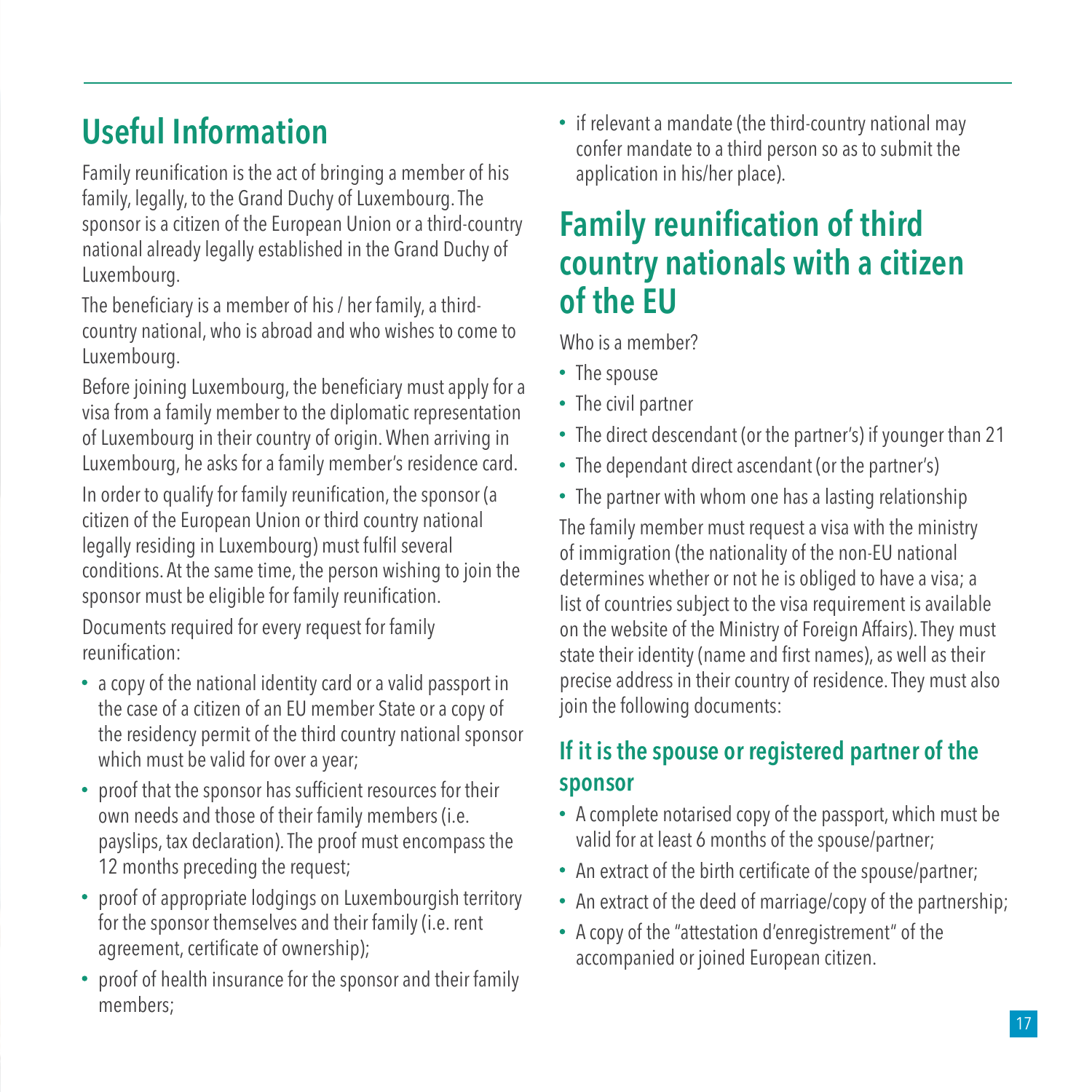#### **If it is the descendant (child) of the sponsor or of the spouse/partner of the sponsor:**

- A complete notarised copy of the passport, which must be valid for at least 6 months of the child;
- Proof of family connection with the citizen of the EU citizen they accompany or join (e.g. birth certificate of the child, family booklet);
- If the child is older than 21: proof that they are a dependant of the person whom they accompany or join (e.g. proof of financial support, proof of school attendance of the descendant);
- In case of divorce (only if the child is a minor): The judgment conferring custody of the minor to the parental unit residing in Luxembourg, and if the other parental unit has visitation rights: notarised authorisation of the parental unit residing abroad that the minor child can live in Luxembourg;
- In case of shared custody (only if the child is a minor): notarised authorisation of the parental unit residing abroad that the minor child can live in Luxembourg;
- A copy of the registration certificate (attestation d'enregistrement) of the accompanied European citizen.

#### **If it is the ascendant (parent) of the sponsor or of the spouse/partner of the sponsor:**

- A complete notarised copy of the passport, which must be valid for at least 6 months of the ascendant;
- An extract of the birth certificate of the ascendant;
- Proof of family connection with the citizen of the EU citizen they accompany or join (e.g. birth certificate of the child, family booklet);
- An extract of the marital status of the ascendant:
- Proof that the ascendant is dependent on the person they join or accompany (e.g. proof of financial support):
- A copy of the registration certificate (attestation d'enregistrement) of the joined or accompanied European citizen.

#### **If it is the partner with whom the citizen of the EU has a lasting relationship:**

The lasting status of the relationship is examined regarding intensity, duration, and stability of the connection between the partners. Proof of lasting status may be shown through any means. It is confirmed if the partners prove:

- **In the case of shared children**: proof that the partners share parental responsibilities of the child(ren) (birth certificate of the child; proof that the partner contributes to the costs of child rearing; if applicable, residence certificate and/or certificate of family composition and/or residence certificate established by the Municipality of the last place of residence);
- **In the case of cohabitation**: proof that the partners have cohabited in a legal and uninterrupted manner for at least one year before the request (residence certificate and/or certificate of family composition issued by the authorities of the country of common residence); proof of regular stays of the partners in the country of residence (residence permit issued by the country of residence) or;
- **In all other cases**: proof of the lasting nature of the relationship by any means knowing that it will be necessary to prove a year relationship (e.g.: chronological summary of relationship, testimonials, photos, plane tickets, etc.)

Of course, The two partners must not be married, in a civil partnership, or a lasting relationship with anyone else and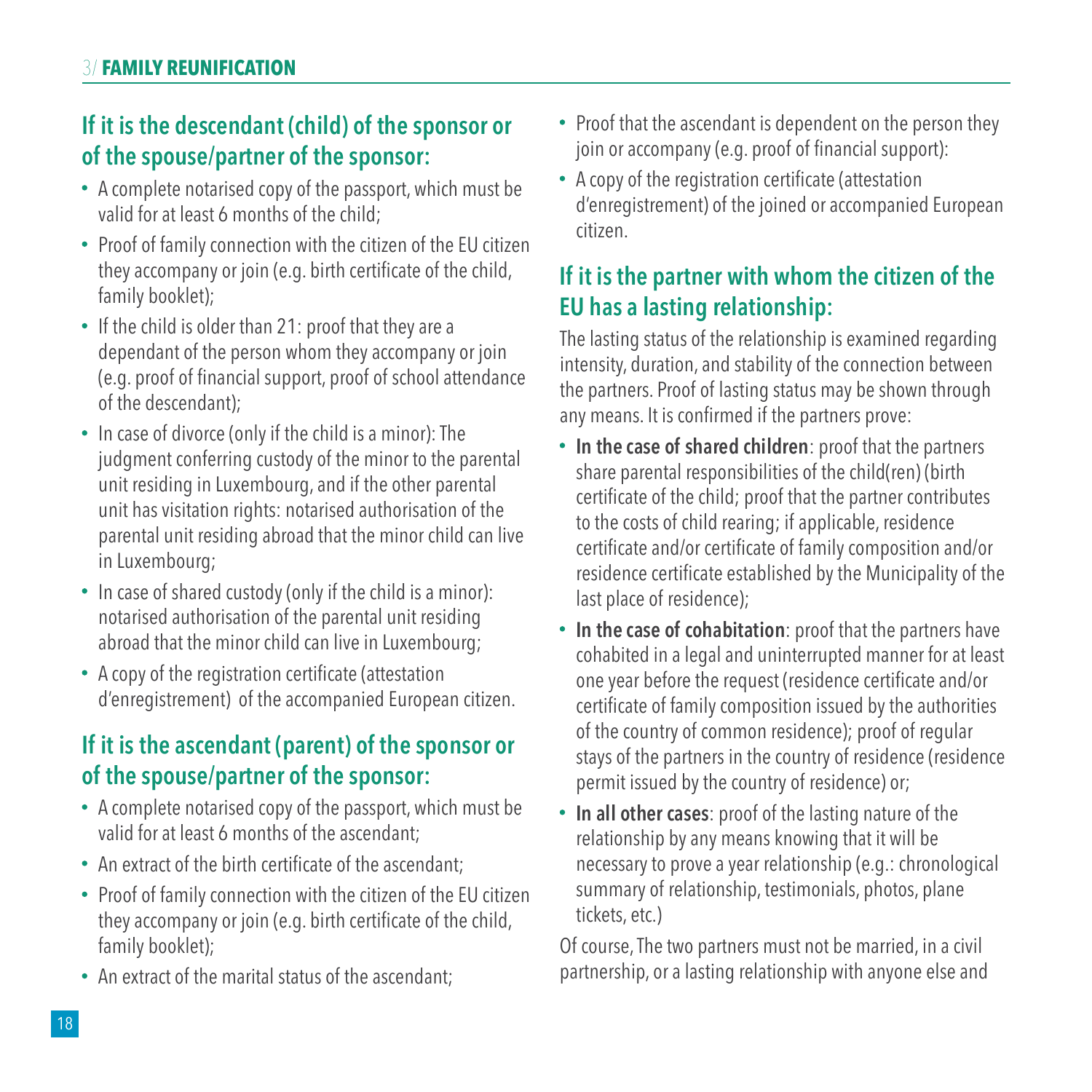must attach, at any request, the following documents:

- A complete notarised copy of the passport, which must be valid for at least 6 months;
- An extract of the birth certificate;
- A copy of the identification of the citizen of the EU or the Luxembourgish national who is joined or accompanied;
- A copy of the registration certificate of the joined European citizen
- Proof that neither partner is married, in a civil partnership, or a stable relationship with anyone else (extract of the marital status; certificate of celibacy; residence certificate and/or certificate of family composition established by the Municipality of the last place of residence)
- Proof of the lasting status of the relationship, i.e.;

If the documents are not in either German, French, or English, a notarised translation by a certified translator must be joined.

**Attention!** Concerning the spouse regarding a marriage, the law differentiates according to the duration of the marriage. Specifically, if the duration of the marriage is more or less than 3 years.

As such, if the marriage lasted at least 3 years before the start of divorce proceedings, the third country national keeps his permit of residency as a family member after the divorce. On the other hand, if the marriage lasted less than 3 years, the third country national must have a work contract and request a work visa after the divorce in order to keep the permit of residency in Luxembourg. Exceptions:

- for particularly severe reasons (e.g. domestic violence)
- shared custody or visitation right of the shared child
- in the case of death of the national citizen of the EU: at

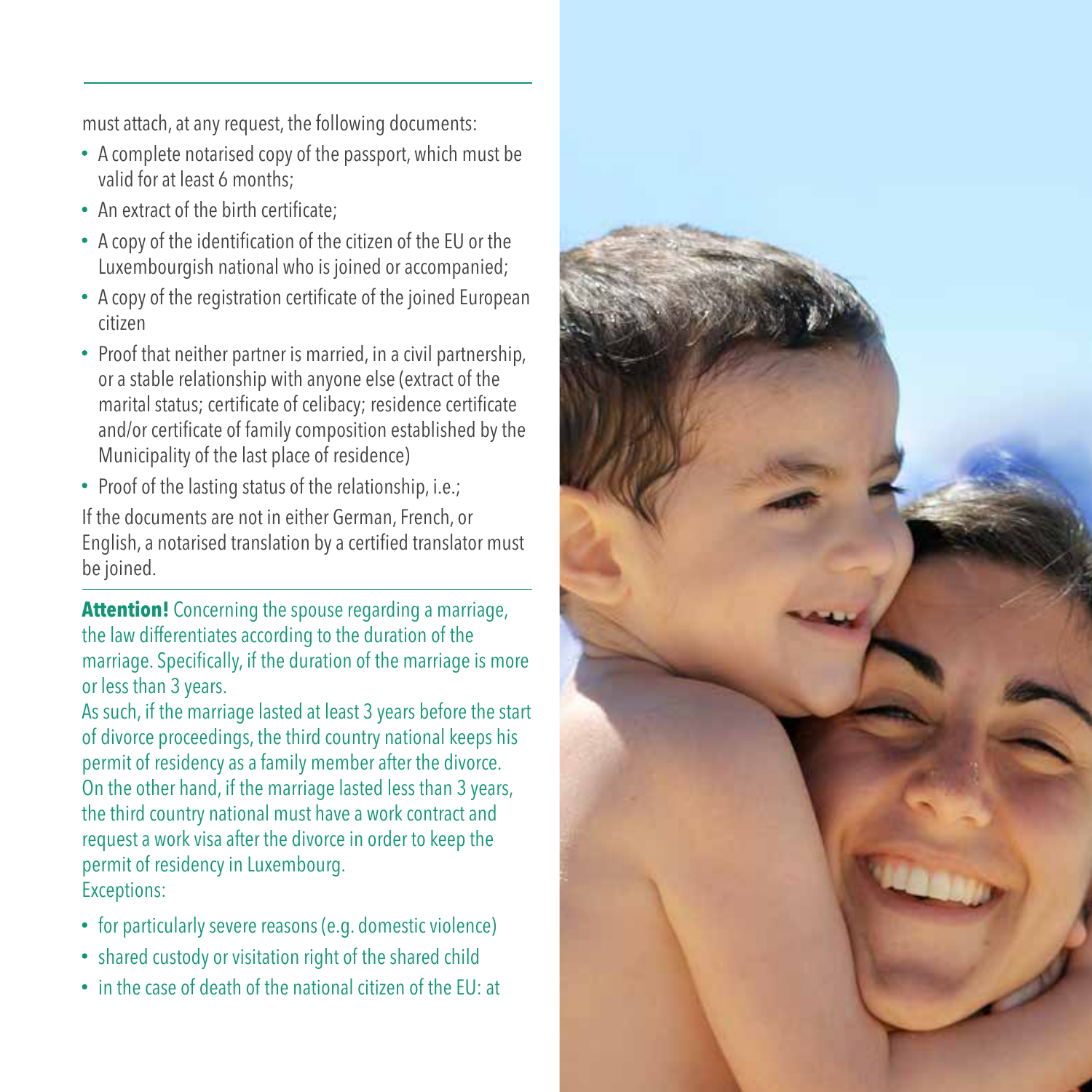#### 3/ **FAMILY REUNIFICATION**

least a year's stay in Luxembourg before the death of the spouse is required.

**Attention!** The family members who reside in Luxembourg during 5 years without interruption attain the permanent right of residency (art. 20).

### **Family reunification of third country nationals with another third country national**

Who is a member?

- The spouse
- The civil partner
- The direct descendant (or the partner's) if younger than 18
- The dependant direct ascendant (or the partner's) Additional documents that must be joined, depending on the case:

#### **If it is the spouse or registered partner of the sponsor:**

- a complete notarised copy of a valid passport of the spouse/partner;
- a birth certificate of the spouse/partner ;
- a recent extract of the criminal record or an affidavit for the spouse/partner, issued in their country of residence;
- a document proving the existence of the marriage or registered partnership (i.e. marriage certificate, deed of partnership, family booklet)

#### **If it is the descendant (child) of the sponsor or that of the spouse/partner of the sponsor:**

- a complete notarised copy of a valid passport of the child;
- proof of family relations with the sponsor (i.e. birth certificate of the child, family booklet);

In case of divorce (only for minors):

- The judgment conferring custody of the minor to the parental unit residing in Luxembourg, and if the other parental unit has visitation rights: notarised authorisation of the parental unit residing abroad that the minor child can live in Luxembourg (with valid identification of the parental unit residing abroad);
- In case of shared custody (only if the child is a minor): notarised authorisation of the parental unit residing abroad that the minor child can live in Luxembourg (with valid identification of the parental unit residing abroad.

#### **If it is the ascendant (parent) of the sponsor or of the spouse/partner of the sponsor:**

- A complete notarised copy of the valid passport of the ascendant;
- The birth certificate of the ascendant:
- A recent extract of the criminal record or an affidavit for the ascendant, issued in their country of residence;
- Proof of family connection (e.g. birth certificate of the sponsor or their spouse/partner);
- Proof of the marital status and the family situation of the applicant, as well as proof that they do not have the necessary family support in their country of origin (i.e. family booklet, or any other equivalent document issued by the authorities in the country of origin of the applicant);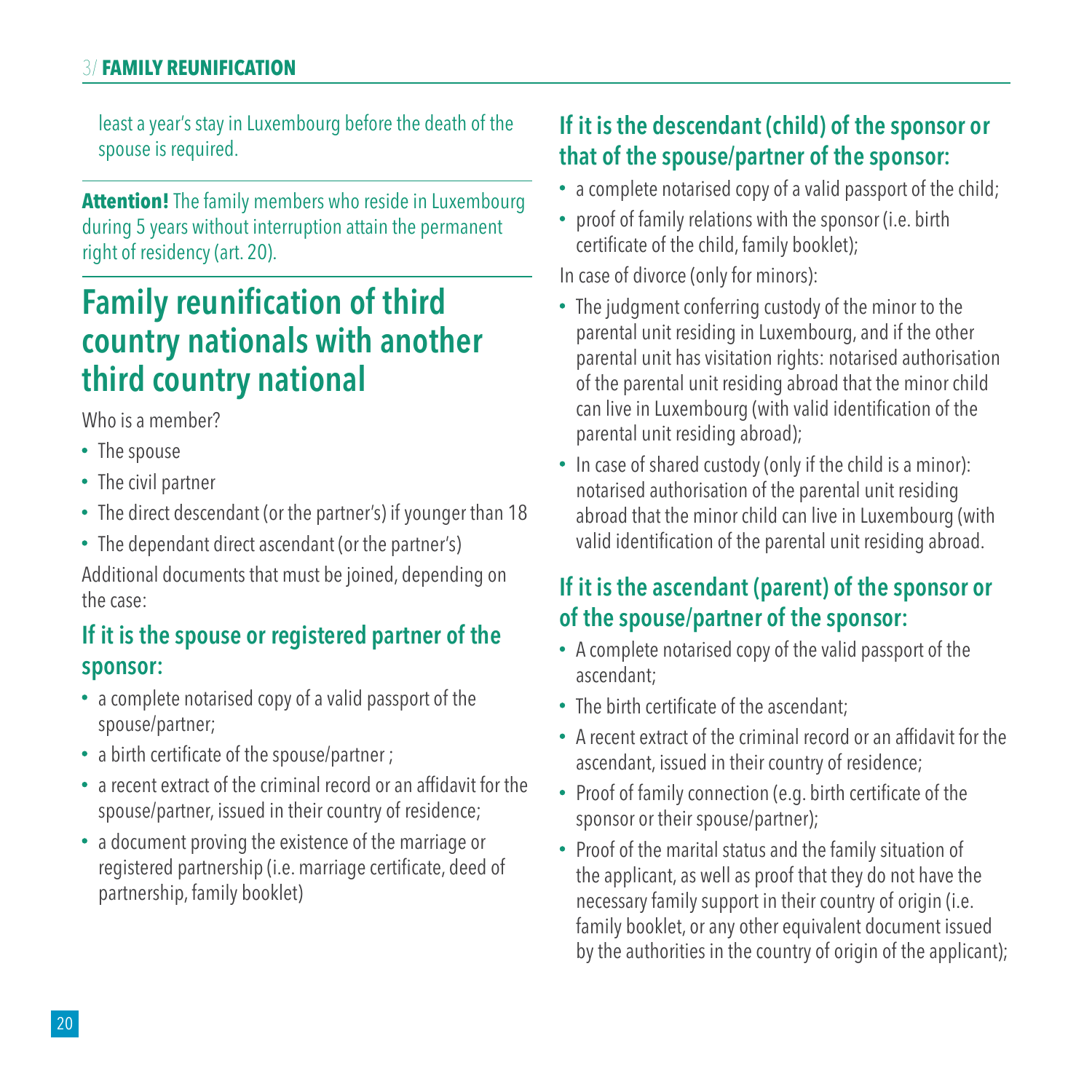- Proof that the ascendant was dependent on the sponsor before the request for family reunification (i.e. regular money transfers from the sponsor to the ascendant);
- Or a document stating the financial situation of the parent in their country of origin (i.e. their own means of financial support, property, etc.).

If the documents are not in German, French, or English, a translation by a certified translator must be joined.

An incomplete request will be returned to the applicant/ petitioner.

**Attention!** The political refugee who requests family reunification within 3 months following their status does not need to fulfill the resources and accommodation criteria.

**Attention!** After 5 years of uninterrupted legal stay in Luxembourgish territory, the third country national family member of another third country national may directly request long term resident status.

#### **Steps to be taken once in Luxembourg**

What are the steps once family reunification has been authorised?

In case of authorisation, the third country foreign national is given a 'temporary residency permit'. This temporary residency permit will be valid for 90 days. During this time, the third country foreign national must:

- Either request an entry visa to the Schengen area if they are subject to the necessity for a visa;
- Or, if they are not subject to the necessity for a visa, enter Luxembourgish territory and make a notification of arrival at the local council of their place of residence. After their

entry to Luxembourg, the third country foreign national must take the steps necessary to obtain a permit of residence.

#### **Notification of arrival**

The family member must, within 8 days of their arrival in Luxembourg, make a notification of arrival at the local council of the place of where they themselves, and the family member they are accompanying or joining have their fixed abode, by presenting the following:

- Valid travel documents (passport, and if relevant, visa or residence permit issued by another EU member state);
- A family booklet or a marriage certificate or a certificate of partnership;
- The birth certificates of the children or the family booklet;
- Where applicable, the declaration of leaving issued by the local council of the previous place of residence.

#### **Request of residence permit**

A third country national must start, within 90 days of arrival in Luxembourg, the request for a residence permit for family members of EU citizens (or affiliated countries) at the local council.

The request for a residence permit necessitates the following documents:

- a complete copy of the travel documents (passport);
- a document proving the existence of the marriage, the registered partnership, of family relation or stable relationship;
- a copy of the registration certificate of the joined European citizen or a certificate of residence if it is a Luxembourgish national;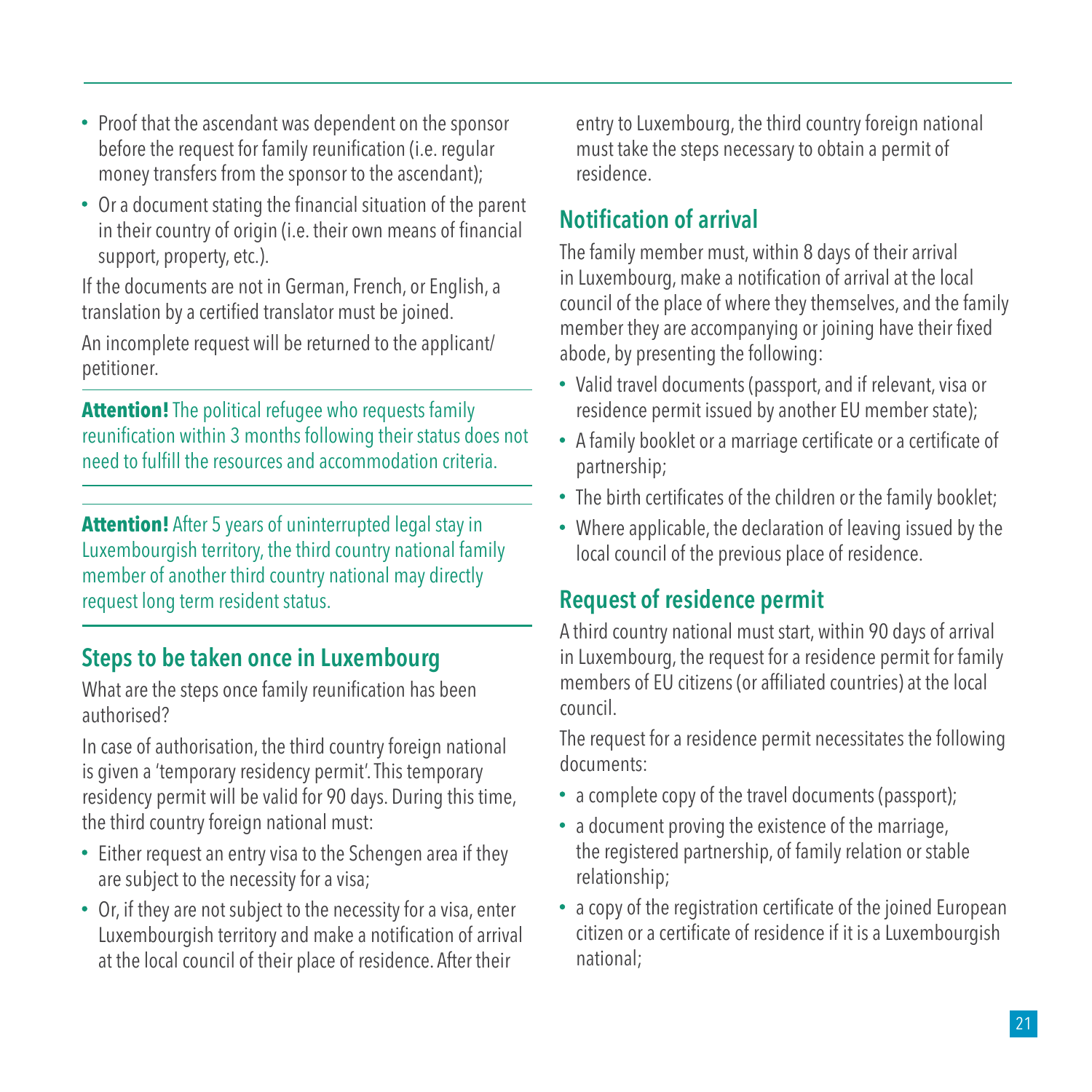#### 3/ **FAMILY REUNIFICATION**

- a photo to the ICAO/OACI standards (recent picture, in colour, of good quality, face on, sized 45/35 mm);
- in the case of a dependant ascendant or descendant: every document confirming that the head of the family is in fact responsible for the applicant (i.e. tax declaration, bills relating to the schooling of the child if they are younger than 21, bills relating with the support of the person at the family residence, etc.).
- the applicant immediately receives a receipt confirming the deposit of the request for a residence permit. This functions as a residence permit during a period of a maximum of 6 months.

If the request is granted, the applicant will be informed by the local council that they must present themselves in person, with valid identification, at the town hall to receive their 'residence permit for family members of an EU national'

**Attention!** The residence permit of a third country national family member of an EU national is valid for 5 years, whereas the one for a third country national family member of another third country national is valid one year.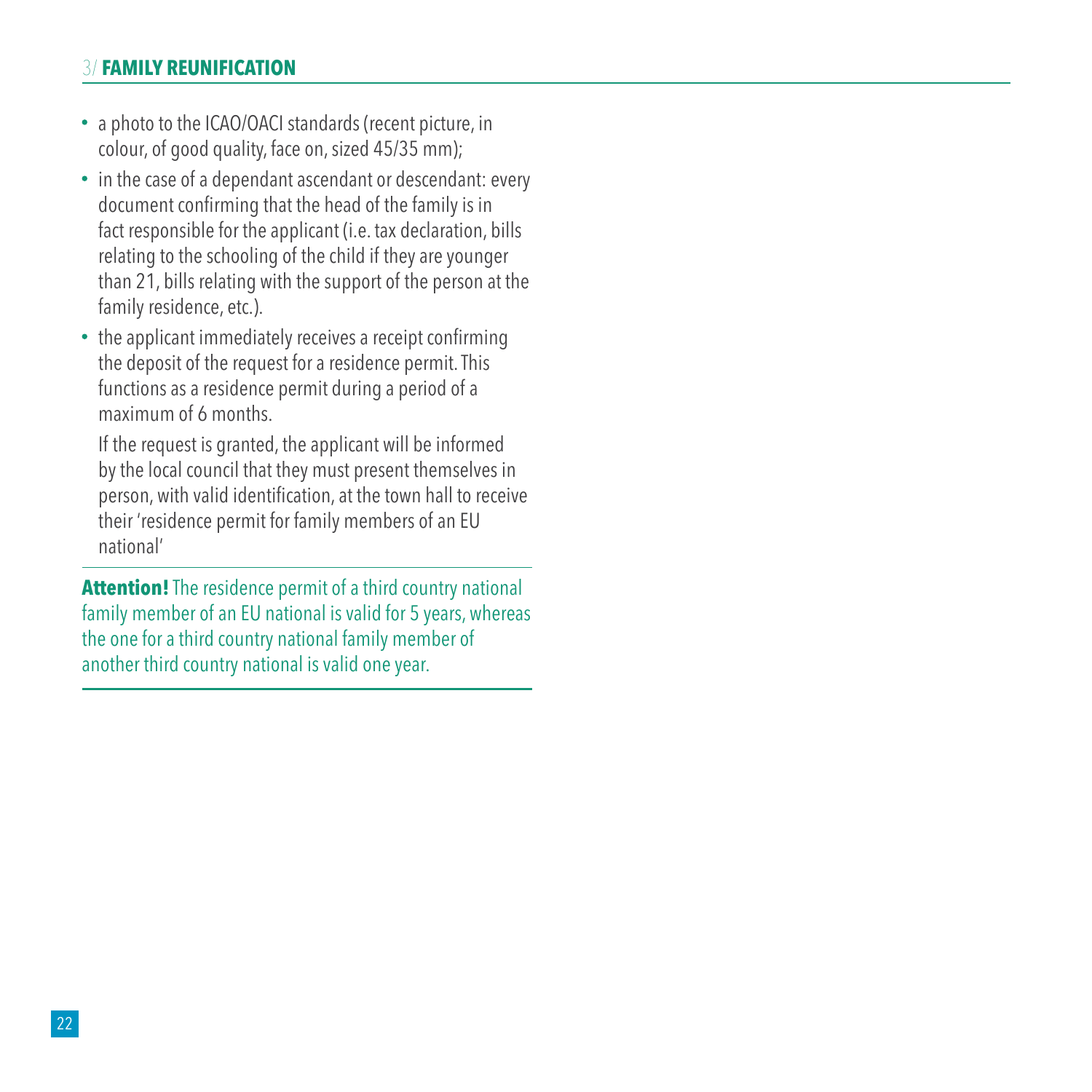

# 4/ **USEFUL INFORMATION**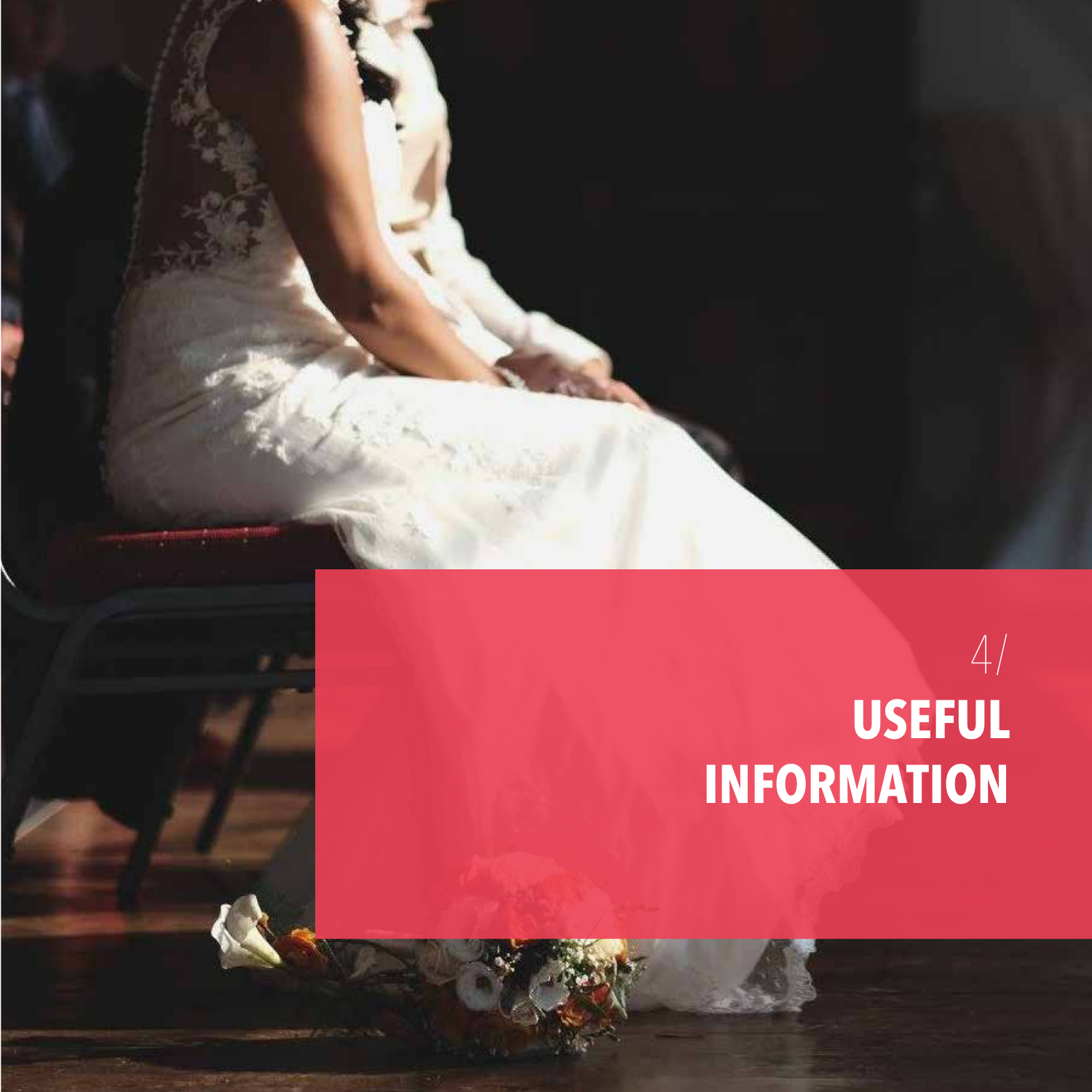#### **Other steps to be taken following a marriage**

#### **Transcription of the deed of marriage into the Luxembourgish register of marital status.** It is necessary

to go in person to the communal administration (town hall) with a complete copy of the deed of marriage, as well as a certificate of residency of the European person. This is sent to the ministry of justice for verification. Once the file/ folder is verified, it is then transcribed. You will then receive an international family booklet. As well as two deeds of marriage.

**Sign a marriage contract (optional).** The marriage contract is a legal deed written and authenticated, which is meant to determine the status and the fate of possessions during, and up to the end of the marriage. There are three forms of marriage contracts, i.e. the statutory regime, separate ownership of property, and universal joint ownership of property. In order to be valid, the marriage contract must adhere to certain legal dispositions and must be notarised.

#### **Change of marital status at the "Centre des technologies de l'information de l'Etat"**

- Request the modification of the tax class (class 2) and ask for the regularisation of the taxes for the year the marriage was celebrated in order to benefit of any tax returns.
- Contact the "Centre Commun de la Sécurité Sociale" in order to request co-affiliation and thus be eligible for a social security card. This is not done automatically. The "Centre Commun de la Sécurité" might request a copy of the deed of marriage, as well as a certificate of residence.
- Remember to inform your various persons of contact of your new marital status (bank, insurance, Air Rescue, etc.). The liability insurance for example is automatically transmitted to your spouse as soon as you live together.

#### **Other steps to be taken following a civil partnership**

#### **Registration of a declared partnership made abroad**

Partners who have registered a partnership abroad can request registration of their partnership in the Civil Register. For this they must address a request to the Luxembourg Public Prosecutor's Office. The registration in the civil directory of a registered partnership abroad makes it possible to assimilate this partnership to the Luxembourg partnership. Following the inclusion in the civil directory of their partnership, the partners will be granted the same benefits as partners who have declared a partnership in Luxembourg (for example at the level of labour law or the scal regime). In order to register the foreign partnership in the Luxembourg civil directory, the two parties must have fulfilled, at the date of the conclusion of their partnership abroad, the following conditions:

- have the legal capacity to contract;
- not having already been linked by another marriage or other partnership;
- not to have been parents or allies to the third degree;
- for third country nationals only: reside legally in Luxembourg territory;
- reside together at the same address.

#### **Regarding rights following a declaration of partnership**

The declaration of partnership implies the application of certain provisions of civil law, social security law and law to partners. Thus, partners enjoy rights similar to those married people. They benefit from the same social protection as married persons (i.e. right to a survivor's pension), and enjoy the same tax relief as married persons, particularly with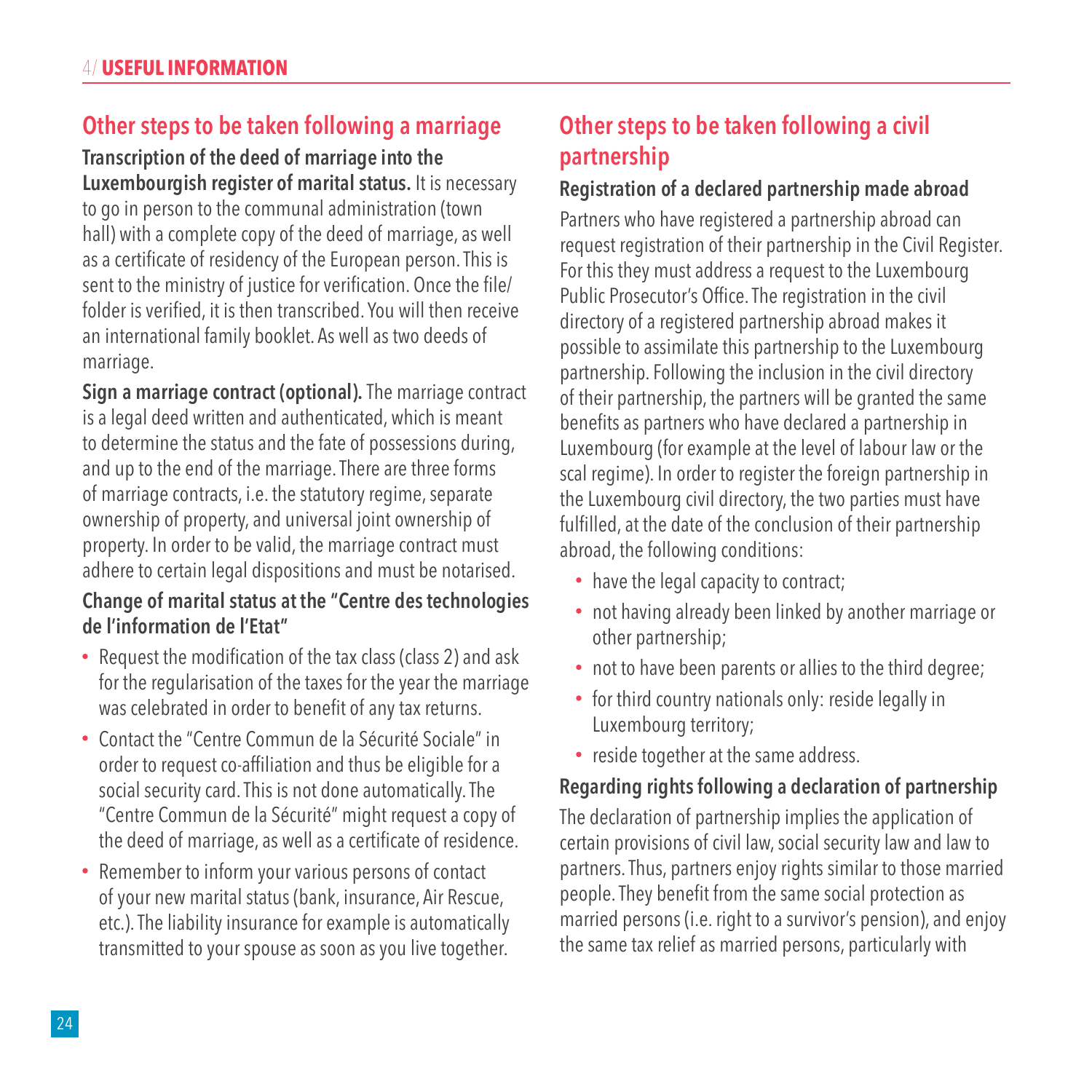respect to registration duties, inheritance taxes and direct taxes. It is important to mention that in the absence of a valid will, partners do not become the heir of their partner. The partners therefore have the possibility to make donations or to be gratified, whether by donation or by will.

#### **Heritage Convention**

Following a declaration of partnership, the two partners can conclude a heritage agreement. This agreement is an agreement that can be concluded between the two partners and is intended to resolve the property effects of the partnership.

#### **USEFUL ADDRESSES**

Association de Soutien aux Travailleurs Immigrés (ASTI) 10-12, rue Auguste Laval, L-1922 Luxembourg Tel: +352 438 333-1, E-mail: guichet@asti.lu **www.asti.lu**

Direction de l'Immigration 26, route d'Arlon, L-1140 Luxembourg B.P. 752 L-2017 Luxembourg Tel.: +352 2478-4040, Fax: +352 22 16 08 **www.mae.lu**

Administrative guide of the Luxembourgish State:

**www.guichet.public.lu**

Don't forget to contact your municipality for more information.

A list of all the communes can be found on the website of "guichet public"

Note: This brochure has been edited to facilitate the procedures of the concerned persons. However, only the text of the law shall prevail.

You can consult our "Guichet Info-Migrants" (time schedule on **www.asti.lu**) for further information.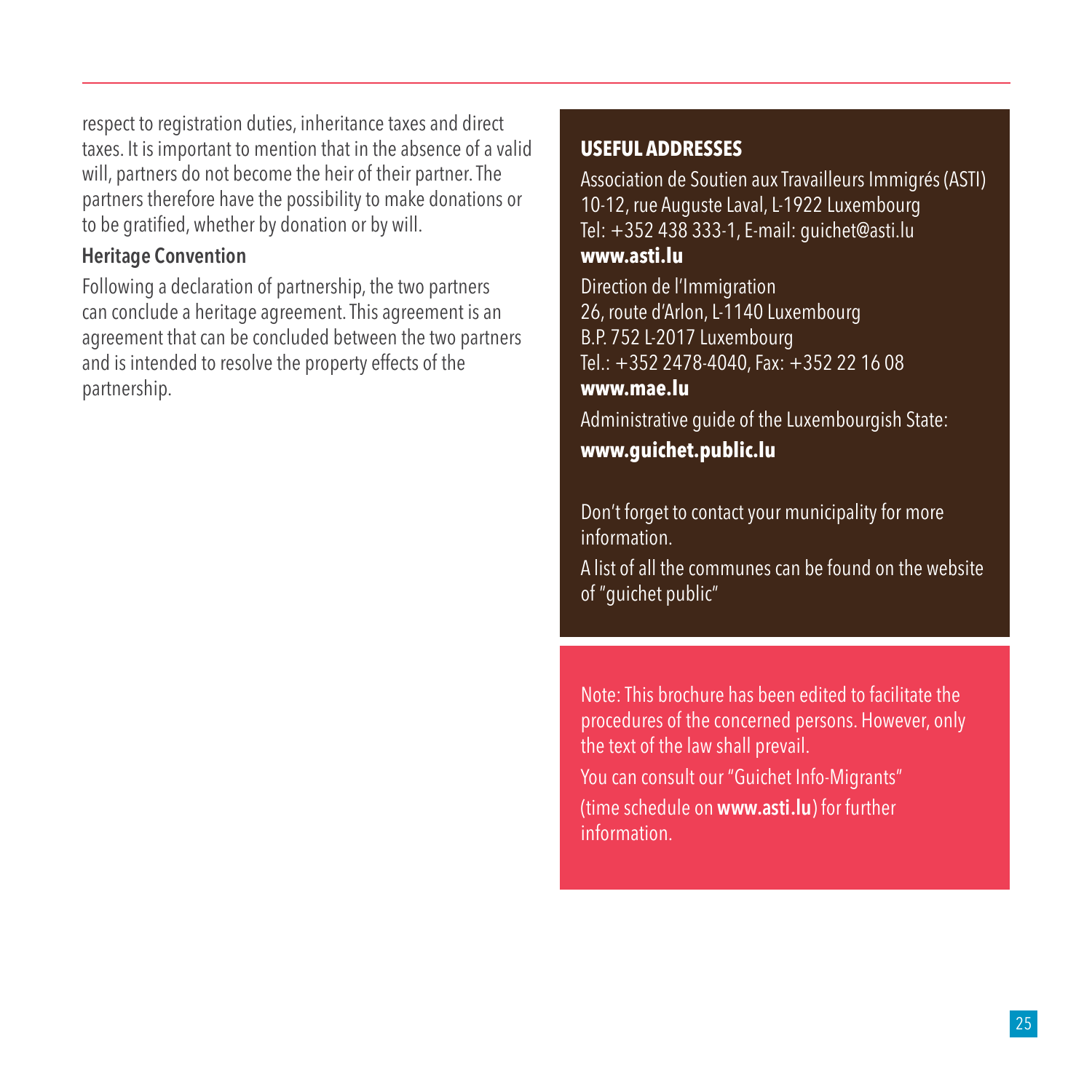#### **MARRY IN LUXEMBOURG MARRY ABROAD DECLARE PARTNERSHIP**

Go to the commune of residence of one of the future spouses for the opening of the file (2-3 months in advance)

 $\overline{\mathbf{v}}$ 

Documents to attach:

- Identity card or passport
- Birth certificates
- Certificate of residency
- Certificate of celibacy
- Certificate of Marital Capacity for Certain Foreign Nationals
- If necessary (in the event of death of a previous spouse, children in common, divorce preceding) other documents are required

Publication of banns Fix, with the officer of the commune, the date of celebration of the marriage

Marriage celebration

Preparing the documents for the marriage abroad

- Certificate of residency
- Birth certificate
- Certificate of celibacy
- Notarised copy of the passport
- Extract from the criminal record
- Certificate of good faith
- Certificate of national custom/ law

Ŵ

Posting of the banns in the commune of the residence of the spouse living in Luxembourg

Have the documents translated into a recognized language in the country where the marriage will take place and also have them legalized

Celebrating the marriage abroad

Family reunification, if necessary, of spouses from third countries

Go to the commune where the partners have their common residence

Documents to attach:

- Identity Card or Passport
- Birth Certificate
- Certificate of Honour that there is no obstacle to PACS
- Certificate of non-engagement in a partnership for people who are not born in Luxembourg
- If necessary (in case of divorce, if one of the partners is widowed, if a PACS was concluded before November 2010, if there is an agreement for matrimonial effects) other documents

Declaration of the civil partnership made to the municipality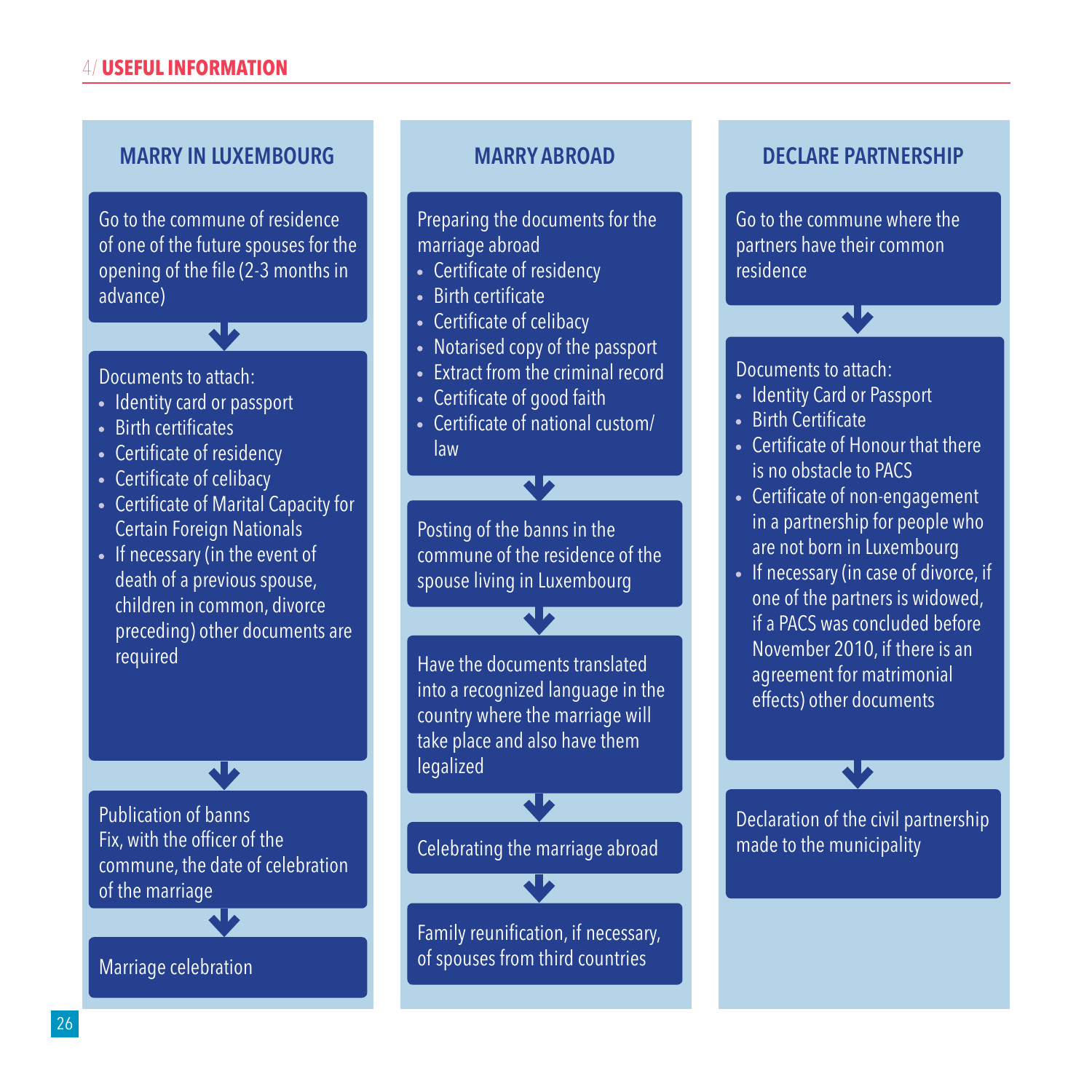#### **FAMILY REUNIFICATION**

The sponsor attaches the following documents to the family reunification application:

- Copy of his residence permit and / or copy of his identity document (identity card / passport)
- Proof of sufficient resources
- Proof of adequate housing
- Proof of health insurance
- If need be, a mandate

| Joining a citizen of the EU                                                                                                                                                                                                       |                                                                                                                                                                                                                                                                                                                                                                                                    |                                                                                                                                                                                                                                                                                                                                                                                                                                                                                                  |                                                                                                                                                                                                                                                                                                                                                                                                                                                                                                                                                 |  |  |
|-----------------------------------------------------------------------------------------------------------------------------------------------------------------------------------------------------------------------------------|----------------------------------------------------------------------------------------------------------------------------------------------------------------------------------------------------------------------------------------------------------------------------------------------------------------------------------------------------------------------------------------------------|--------------------------------------------------------------------------------------------------------------------------------------------------------------------------------------------------------------------------------------------------------------------------------------------------------------------------------------------------------------------------------------------------------------------------------------------------------------------------------------------------|-------------------------------------------------------------------------------------------------------------------------------------------------------------------------------------------------------------------------------------------------------------------------------------------------------------------------------------------------------------------------------------------------------------------------------------------------------------------------------------------------------------------------------------------------|--|--|
| The spouse or the registered<br>partner of the sponsor                                                                                                                                                                            | The descendant (child) of the<br>sponsor or of his/her spouse/<br>partner                                                                                                                                                                                                                                                                                                                          | The ascendant (parent) of<br>the sponsor or the spouse/<br>partner                                                                                                                                                                                                                                                                                                                                                                                                                               | The partner with whom one<br>has a lasting relationship                                                                                                                                                                                                                                                                                                                                                                                                                                                                                         |  |  |
| Joining a third country national                                                                                                                                                                                                  |                                                                                                                                                                                                                                                                                                                                                                                                    |                                                                                                                                                                                                                                                                                                                                                                                                                                                                                                  |                                                                                                                                                                                                                                                                                                                                                                                                                                                                                                                                                 |  |  |
| The spouse or the registered<br>partner of the sponsor                                                                                                                                                                            | The descendant (child) of the<br>sponsor or of his/her spouse/<br>partner                                                                                                                                                                                                                                                                                                                          | The ascendant (parent) of<br>the sponsor or the spouse/<br>partner                                                                                                                                                                                                                                                                                                                                                                                                                               |                                                                                                                                                                                                                                                                                                                                                                                                                                                                                                                                                 |  |  |
| Certified copy of the<br>$\bullet$<br>entirety of the valid<br>passport still valid 6<br>months<br><b>Birth certificate</b><br>$\bullet$<br>Extract from the criminal<br>$\bullet$<br>record<br>Marriage certificate<br>$\bullet$ | • A certified copy of the<br>entirety of the valid<br>passport still valid 6<br>months<br>Proof of family relationship<br>$\bullet$<br>(birth certificate, family<br>record)<br>In case of divorce:<br>$\bullet$<br>judgment conferring<br>custody and agreement<br>that the child resides<br>in Luxembourg In case<br>of shared custody: the<br>agreement that the child<br>resides in Luxembourg | • A certified copy of the<br>entirety of the valid<br>passport still valid 6<br>months<br>Proof of family relationship<br>$\bullet$<br>(birth certificate, family<br>record)<br>Evidence that the ascendant<br>$\bullet$<br>is dependent<br>Extract from the criminal<br>$\bullet$<br>record<br>Document certifying the<br>$\bullet$<br>applicant's civil status and<br>marital status as well as<br>proof that he is deprived<br>of the necessary family<br>support in his country of<br>origin | • Full certified copy of<br>passport still valid 6<br>months<br><b>Extract of birth certificate</b><br>$\bullet$<br>Proof that the two<br>$\bullet$<br>partners are not involved<br>in marriage, declared<br>partnership or long-term<br>relationships (civil status<br>certificate, certificate of<br>celibacy)<br>Proof of durability of<br>$\bullet$<br>the relationship (birth<br>certificate of a common<br>child, proof of cohabitation,<br>chronological summary<br>of their relationship<br>with photos, testimonial<br>attestations, ) |  |  |